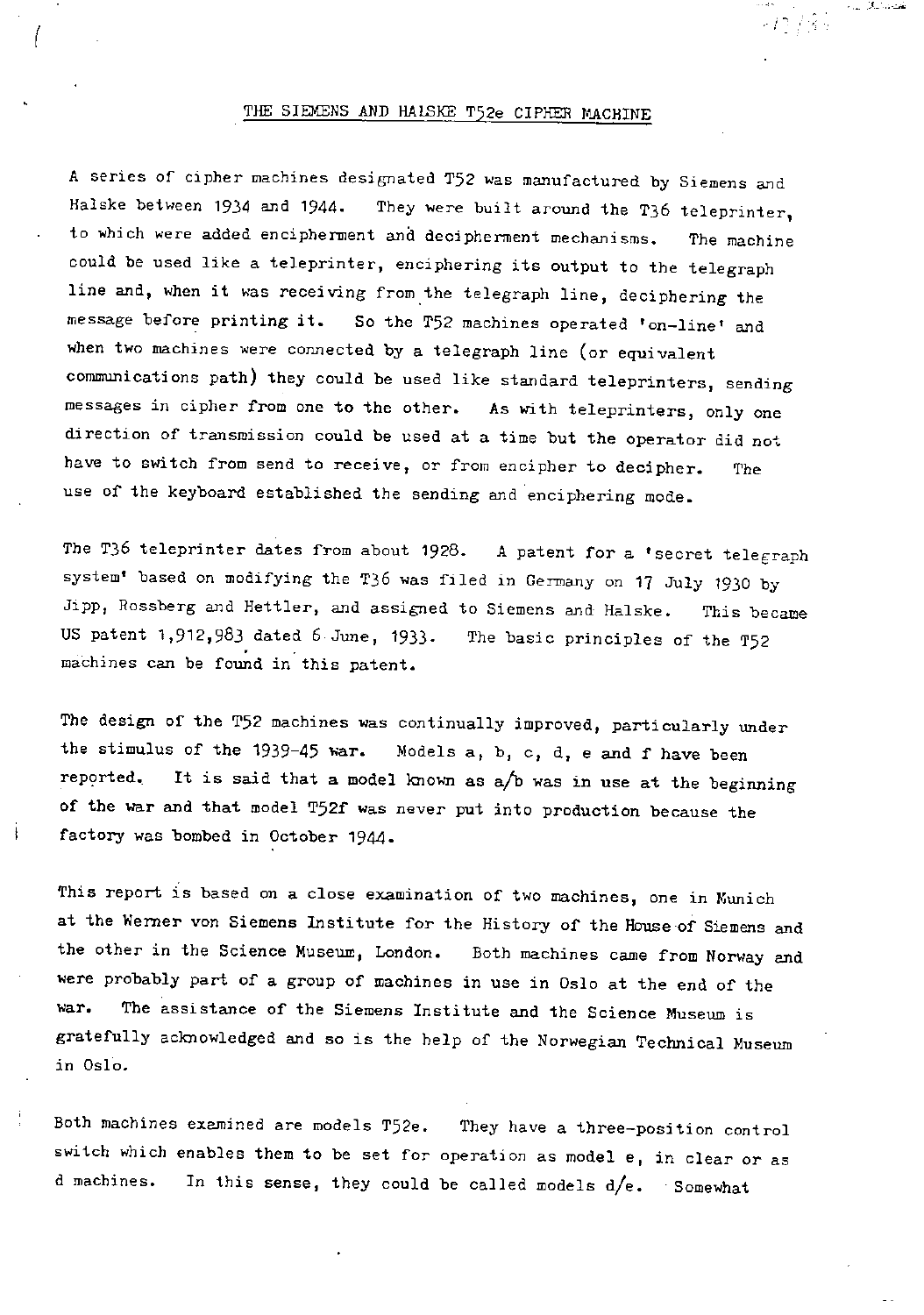It surprisingly, the Science Museum machine  $\frac{1}{2}$  and  $\frac{1}{2}$  and  $\frac{1}{2}$  are detailed at differs from the Munich machine in a few respects which is fear an earlier model the end of the report. It seems to have been modified from an earlier model and has vestiges of earlier mechanisms which will be described later.

The Science Museum machine has serial number 43996 and the Munich machine serial number 67323.

There are believed to be similar machines elsewhere in West Germany, at the Norwegian Technical Museum in Oslo and at Crypto AG in Zug, Switzerland.

### PHYSICAL LAYOUT

Figure 1 shows the plan view of the machine. It contains  $\frac{1}{\sqrt{2}}$  sub-units 6 sub-units 6 sub-units 6 sub-units 6 sub-units 6 sub-units 6 sub-units 6 sub-units 6 sub-units 6 sub-units 6 sub-units 6 sub-units 6 sub-uni which are attached to a heavy base.

The base contains, at its back, sockets for the tape-reader and punch and<br>large resistors for the motor AC supplies. 'At the front it has two control large resistors for the motor  $A\sim 1$ . knobs operating large multi-contact surface  $\mathbf{r}$  is the learned and the other input of the machine either to the tapeswitch sets the machine in one of the three conditions  $\frac{1}{2}$ 

The various sub-units except the keyboard connect electrically to the base<br>through jackpoints. Within the base is a mass of wiring connecting the jackpoints and also the control switches mentioned above and a set of jackpoints and also the control switches mentioned above and a set of  $\alpha$  set of  $\alpha$  and a set of  $\alpha$  and a set of  $\alpha$  and  $\alpha$  and  $\alpha$  and  $\alpha$  and  $\alpha$  and  $\alpha$  and  $\alpha$  and  $\alpha$  and  $\alpha$  and  $\alpha$  and  $\alpha$  and  $\alpha$ capacitors. The six sub-units will next be described,  $f(x) = f(x)$ description of the function as a whole.

Wherever possible in this report the names used for the parts are those<br>originally used or have been taken from documentation of the T36 machine. originally used or have been taken for the machine from a will be marked in Where the correct name is not known our  $\epsilon$ report by the symbol (\*)•

# 1. The T36 Teleprinter Mechanism

The centre of the machine contains the T36 mechanism on its owner which motor can be detached by removing two bolts. This mechanism has a.drive motor with a speed regulator, driving  $3$  camshafts through a gearbox.

 $- 2 -$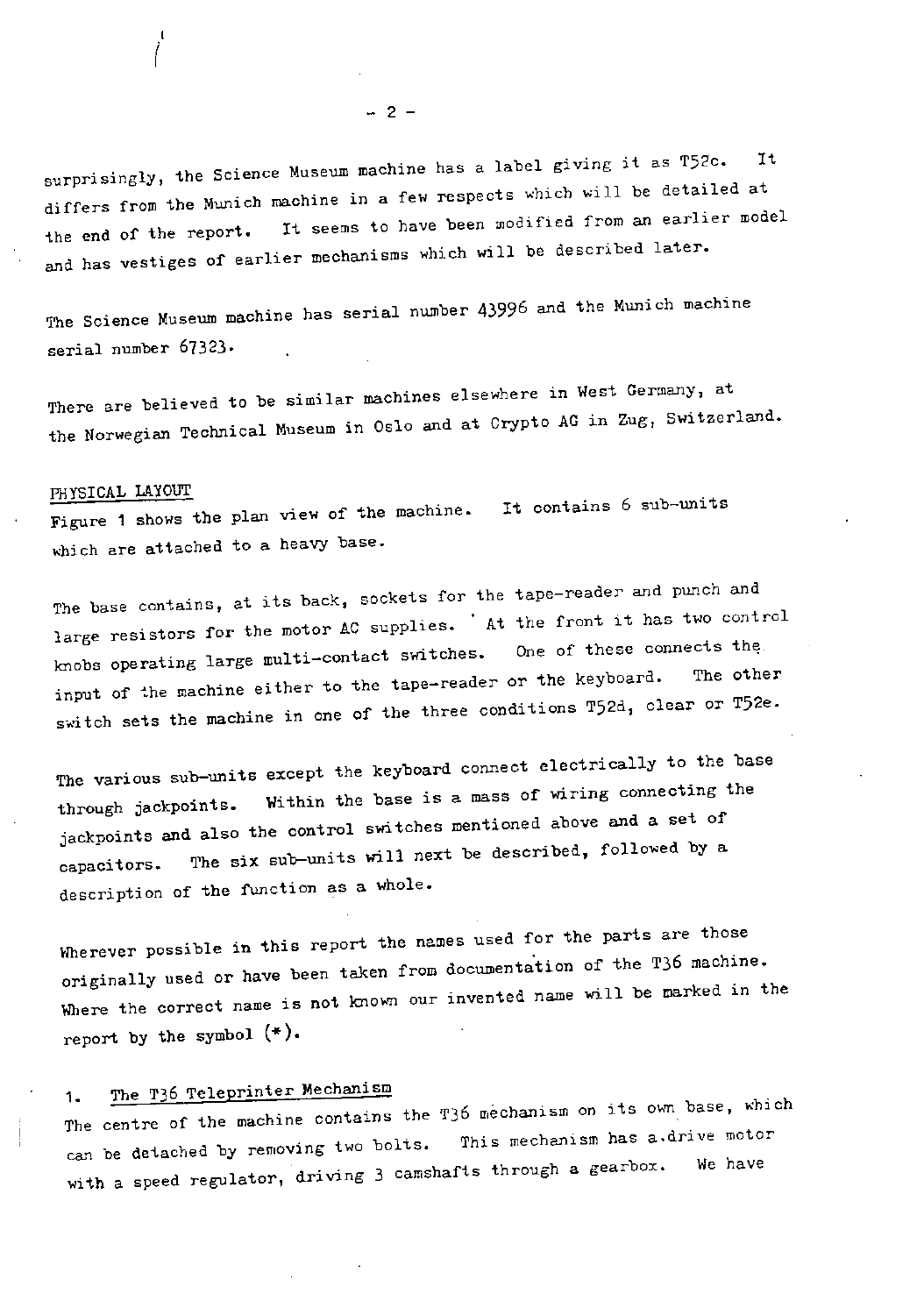called these the transmit, receive and translate/print camshafts respectively. Each camshaft rotates when a clutch is released by a magnet (AMs, AMe, AMU) shown in the diagram. The translate/print camshaft has, attached to its front end, a type wheel containing raised letters and figures. A magnet DM hits the paper tape against the inked type wheel, on-the-fly. Details of the printing mechanism and its circuit are given later.

### 2. Keyboard

The keyboard fits into the base and, unlike the other sub-units, is connected by wires to terminal points, not by jacks. It operates five changeover<br>contacts S1-S5 and a trip contact. Its mechanism is linked by a lever and contacts S1-S5 and a trip contact. a wire linkage to a cam on the transmit camshaft. Details will be given later.

Together, the T36 mechanism and the keyboard, with relays R1-R5, AR and KLR are the standard mechanism of the T36 teleprinter. The remainder of the units to be described are special to the T52e. The relays  $\overline{U}$  and RR3  $(*)$ are not found in the T36 teleprinter and are part of the T52.

### 3. Coding Wheels and Cams

At the back of the machine is a large frame containing, at the top, ten independently moving wheels which are stepped on by pawl mechanisms. Each wheel has a different number of steps for a complete rotation. For wheels W1-W10 (\*) the number of steps is 47, 53, 59, 61, 64, 65, 67, 69, 71 and 73 respectively.

Each wheel has a cam which operates two sets of changeover contacts shown in Figure 2 which we have called A and B  $(*)$ . The cam profiles generate a pseudorandom binary sequence. The positions of the wheels can be set by operating the large lever shown at the front of the machine. Wheel positions can be read from numbers as shown at the right of Figure 2 where the indicator, the thumb wheel used for setting, the ratchet wheel and the cam are shown. Note that there would be room for additional cam wheels to the right of the existing one.

As shown in Figure 2, the contact sets A and B are spaced about 1/3 revolution apart on the cam. Reading from contact sets A, Figure 3 shows the pseudorandom cam  $-$  sequences as taken from the Munich machine. In the figures

 $- 3 -$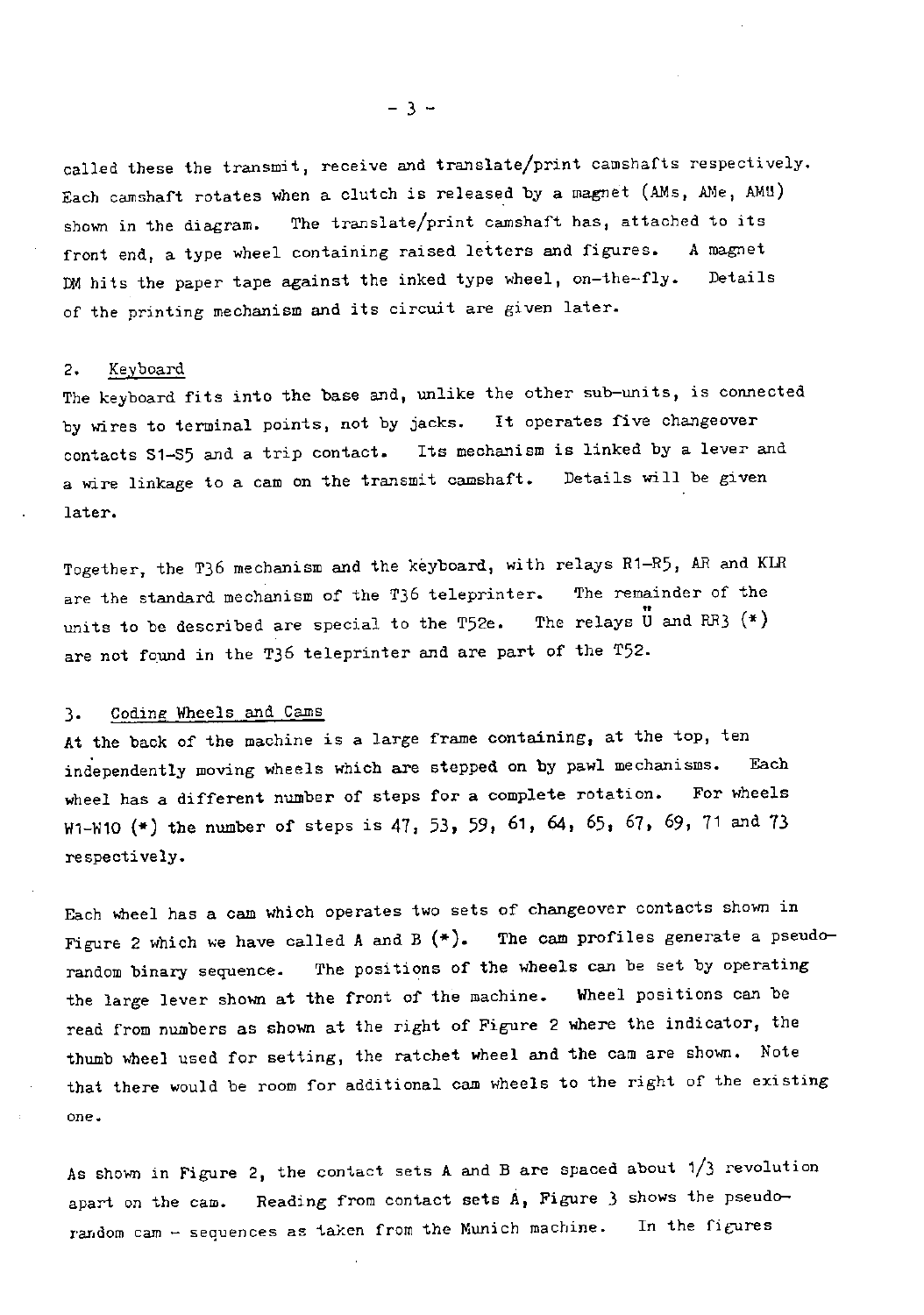which follow, contacts A and B are shown in their unoperated or zero position, ie the low condition of the cam surface.

The separation between the A and B contacts is indicated in Figure 3. When the wheels are set at position 1, the A contacts read state 1 of this figure and the B contacts read the state at the black square. The spacing between A and B contacts is given. Note that the output sequence at contacts B is delayed by approximately 1/3 revolution compared with that at contact A.

In the Science Museum model, the pattern of coding on the cams is the same, but the wheel numbering does not agree. Details are given later.

Figure 2 shows the interposer mechanism operated by a magnet  $M$  (\*) which can inhibit the motion of a cam. Normally, all the pawl carriers PC  $(*)$ are dropped by the rotation of the drive shaft DS  $(*)$  allowing the pawls to fall and then positively rotate the coding wheels when they return. When M is operated an interposer prevents the pawl carrier from dropping and the wheel does not rotate. Each wheel has such a magnet. For setting the wheels, the unlocking shaft US  $(*)$  rotates anti-clockwise lifting the pawl from the ratchet wheel. A sprung roller pressing on this wheel locates and holds the wheel during setting. In the Munich machine, but not the Science Museum machine, there is an additional pawl preventing counter-rotation. This makes the mechanism more reliable but allows the wheels to be manually set only in the forward direction, which is inconvenient.

The movement of the pawl carriers by shaft DS is derived from a cam driven by a motor through a one-cycle clutch which is released by magnet AMC  $(*)$ . There are other cams on this shaft which operate contacts, to be described in detail later.

The frame containing the motor, drive mechanism and coding wheels can be tilted backwards against stops when two bolts are removed from the front feet, the link to the unlocking lever is lifted off and a safety latch on the left of the machine is released. This gives access to the rear of the T36 mechanism. By removing a clip and a shaft, the coding wheel mechanism could be detached for maintenance or replacement.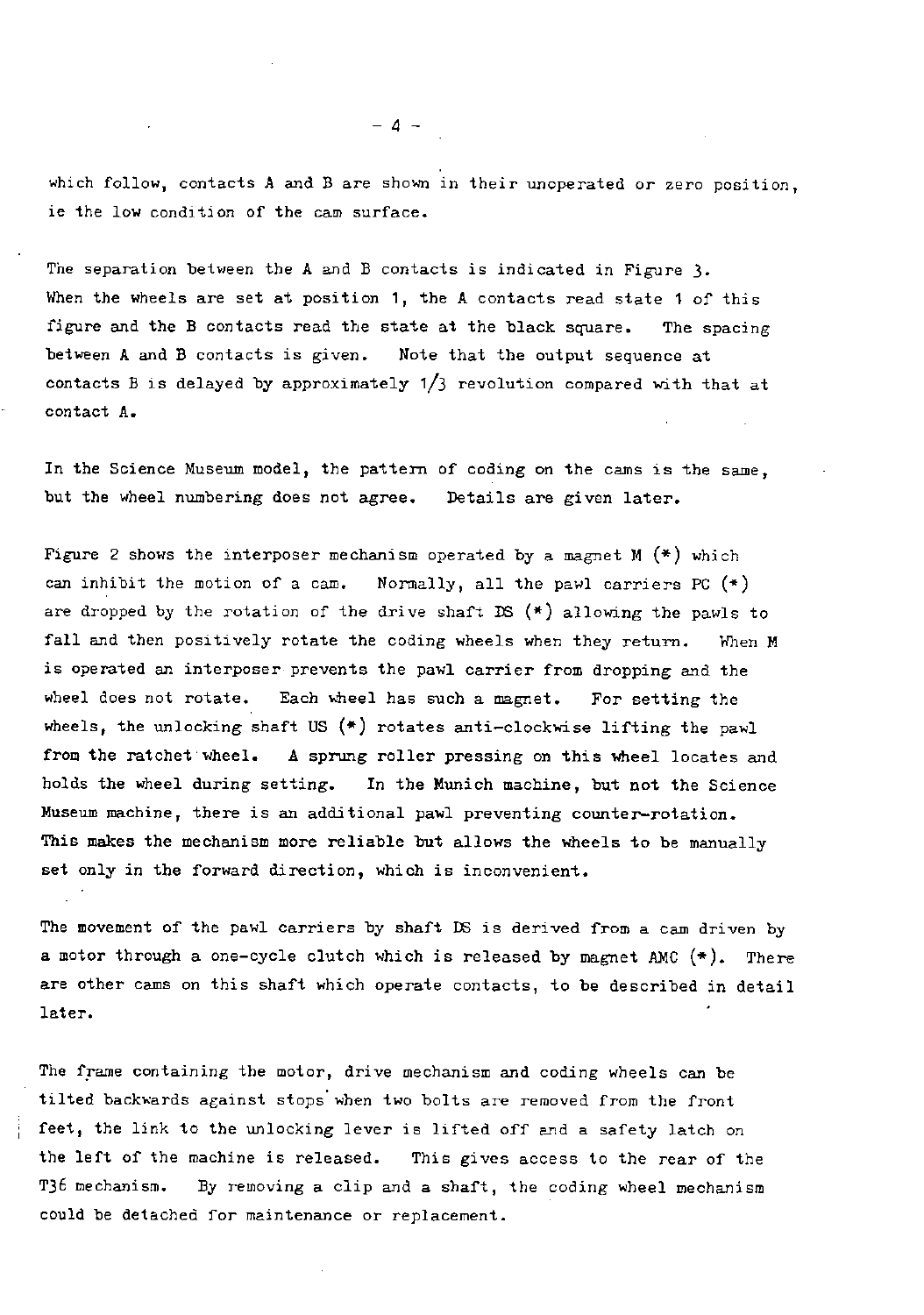4. The Relay and Key-setting Box

On the right of the machine there is a black box with a lockable lid containing 20 relays and 10 rotary switches, shown on Figure 1.

The switches are used to set the 'basic key' of the machine. The 10 switches are labelled ABCDEFGHJ and K. They correspond in reverse sequence to the wheels W10 to W1 respectively. Each switch has 10 positions which are labelled 1, 3, 5, 7, 9 followed by the Roman numberals I, II, III, IV, V. The reason for this notation will be conjectured later.

The jackpoints of this relay and key setting box, which can be removed by detaching two bolts, are included in our circuit diagrams using a notation, which is our own, shown in Figure 21.

### 5. KTF Unit

At the front left of the machine is a small box containing a switch with 10 changeover contacts KT1-KT10. It can be removed by releasing four bolts. The switch is labelled 'with' and 'without' KTF. The meaning of 'KTF' is unknown but its function will be described later. Only contacts KT1, KT3, KT5 and KT7 of the switch are in use but the others have been used at one time then disconnected. The precise way in which the KTF switch is included in the machine's circuits was probably changed from time to time as an additional security feature. This is the reason why all the connections via the KTF jack are shown in the circuit diagram of Figure 10, where the KTF contacts appear.

### 6. Power Supplies

The machine appears to require three D.C. power supplies as well as 220V A.C. Two of the D.C. supplies come from outside the machine and one is internal. This internal supply was measured as 150 volts in the Munich machine and 120 volts in the Science Museum machine. It provides the source of power for the 20 relays in the black box.

### THE CONNECTING PLUC, EXTERNAL SUPPLIES AND CIRCUIT NOTATION

From the back of the base of the machine a flexible cable is joined to a 13 pin plug. We believe that, in operation, this was attached to a line-connection unit to which were attached power units and the telegraph line. This line-

 $-5 -$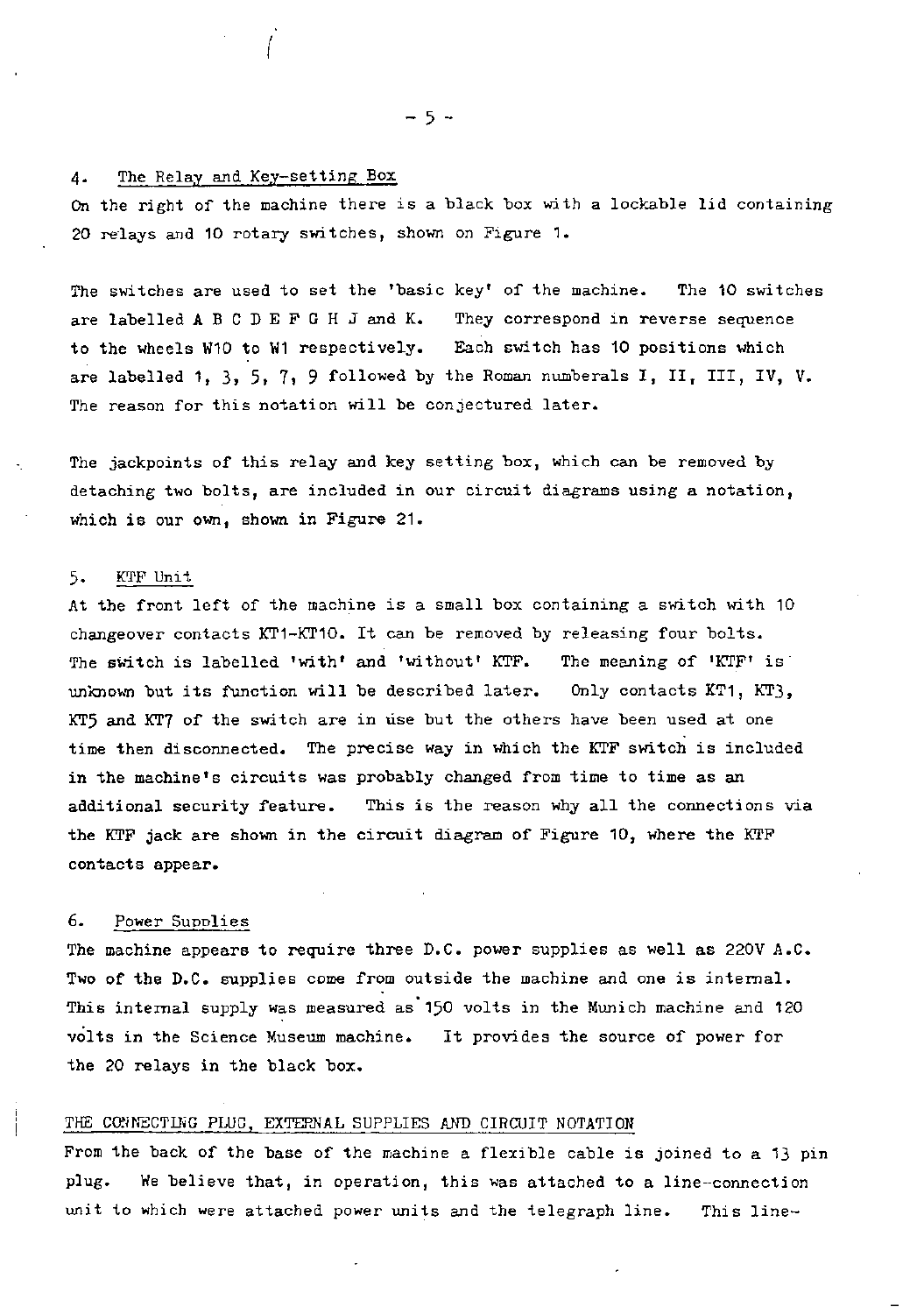connection unit contains additonal relays U, ER,V, D and Th for which we have obtained the circuit from the documentation of the T36 teleprinter.

In our circuit diagrams the notation P1-P13  $(*)$  is used for the points of this connection plug. The function of the 13 connections is shown in Figure 20 together with our notation for other components shown in our circuit diagrams. We also show here our notation for the internal power supply and the two external power supplies which enter through this plug.

All connections to this plug except the earth wire go through filters located in the base of the machine at the right side. The two AC connections have the standard filter and one extra filter each. The DC resistance of each filter is about 12 ohms.

The notation +N and -N comes from the documentation of the T36 teleprinter. The notation for the other power supplies is our own. The cam contacts on the pawl drive shaft have been denoted by Greek letters since we do not know the original notation. The other nomenclature of Figure 20 is authentic.

### LOGICAL PLAN OF THE MACHINE

Figure 4 shows, in schematic form, the plan of operation of the machine.

Encipherment and decipherment take place in the contacts of relays SR1-SR10. The keyboard contacts (or tape-reader contacts if this is switched in) generate five signals which after encipherment are sampled by cam contacts F2-F6 on the transmit camshaft. When transmitting, the relay U (which is in the line-connection unit) is operated so that the telegraph signal leaves on 'line a1. At the same time the signal operates the polarised relay ER which generates the copy of the telegraph signal which enters the 'receive' section of the T52 machine. Here, it is sampled by the receive cam contacts F10-F14 and, passing through the 'decipher' contacts of SR1-SR10, the five samples operate the relays R1-R5 which then store the plaintext character. The outputs of these relays operate the translate and print unit.

When receiving, the U relay is released, the ER relay operates from 'line a' and a repeated signal enters the receive cams. During transmission, the transmitted ciphertext is received and deciphered to generate the local printout.

- 6 -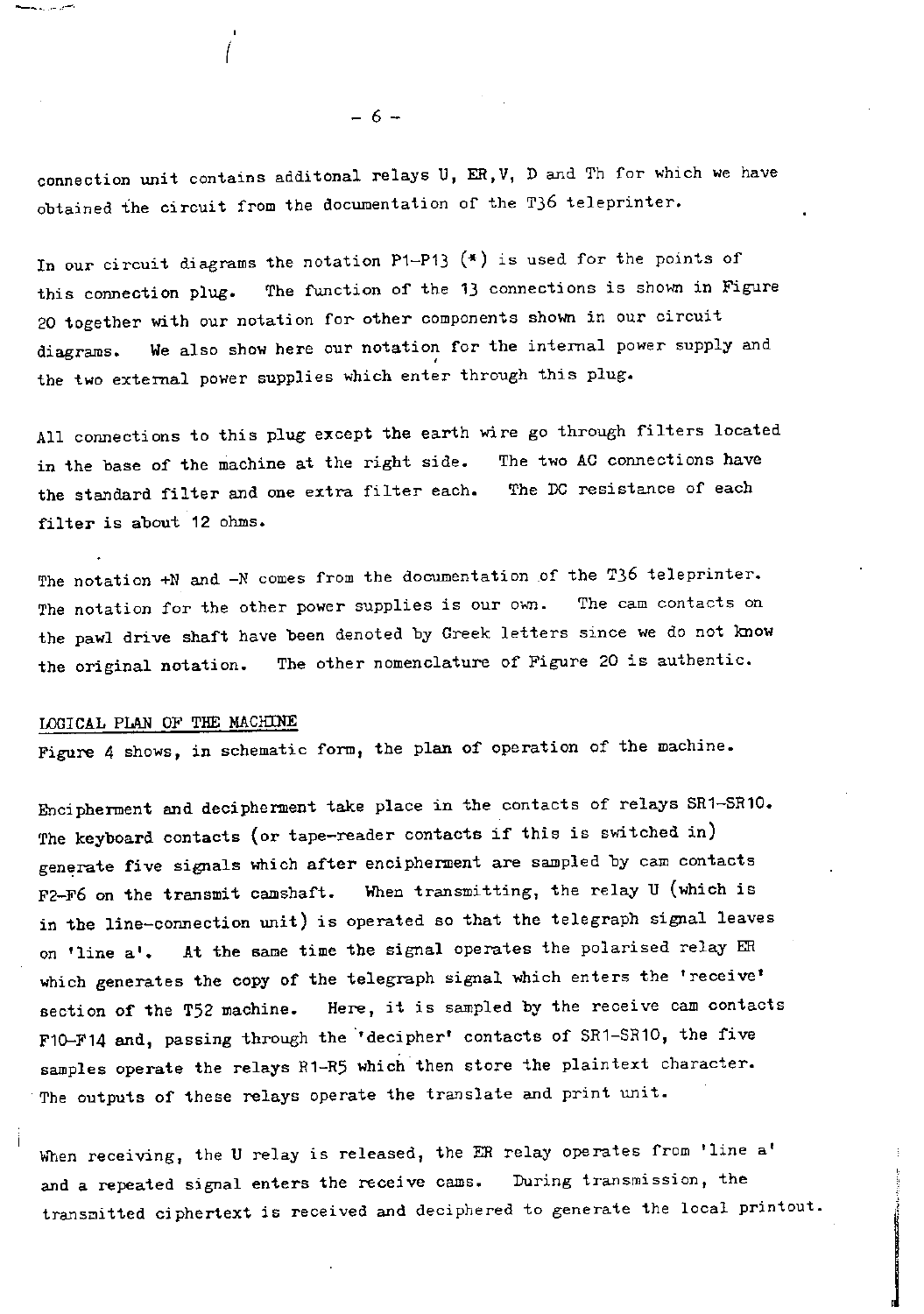Printing locally from a deciphered character checks the correct operation of the contacts of relays SR1-SR10 but does not verify that the correct SR relays are operated.

Details of the encipherment and decipherment method will be given later. The remainder of the system is concerned with generating pseudo-random binary sequences for the 10 channels SR1-SR10.

The sources of the pseudo-randomness are the B contact outputs of the 10 coding wheels W1-W10 shown in the figure. The movement of these coding wheels is controlled by the interposer magnets M1-M10 which are operated by logical functions of the outputs from coding wheel contacts A1-A10. This feedback mechanism generates a long sequence of pseudo-random data from the wheels. Part of the logic of the interposer magnets is provided by the KTF circuits using a relay contact RR3 derived from the third telegraph element of the plaintext as stored on relay R3. Thus, when KTF is switched on, the motion of the coding wheels depends on an earlier plaintext character. In such an operation, errors on the line will affect the wheel motion at the receiver and<br>mut the two machines out of synchronism. For this reason, if the line is bad, put the two machines out of synchronism. KTF can be switched off. Without KTF, the synchronism of wheel positions at sender and receiver is dependent on having the same initial setting and then stepping both sets of wheels whenever any character is sent.

The B contacts from the coding wheels (at a different place on their circumference) provide the signals which, after transformation, operate the relays SR1-SR10. The B outputs are first transposed by the key-setting switches according to the setting of the basic key. The transposed channels are called  $X1-X10$  (\*). The H relays are logical functions of these channels, and the SR relays are logical functions of the H relays, when the machine is operating as a T52e. In the clear position, the relays SR are set so that the characters are not transformed. In the T52d setting, the SR1-SR10 relays are operated directly by the channels X1-X10.

Figure 4 also shows the relative timing of the camshaft movements. When transmitting, the receive camshaft operates very soon after the transmit camshaft. (When the machine is receiving, the transmit camshaft does not turn

 $\ddot{\phantom{a}}$ 

- 7 -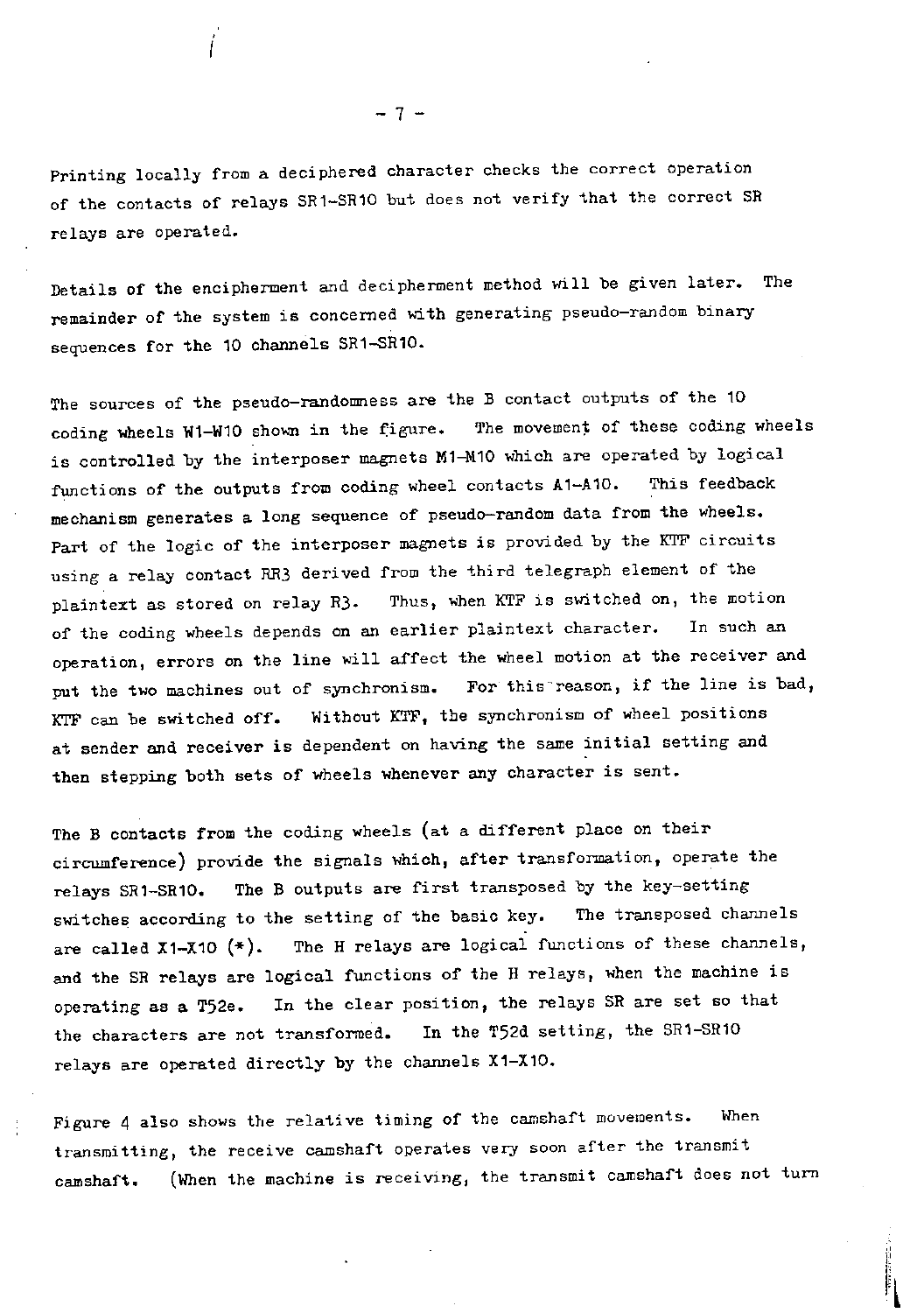at all). Near the start of the motion of the receive camshaft, cam F37 operates the magnet (AMC) which releases the coding wheel pawl mechanism. Near the end of the receive camshaft motion, cam F20 operates the magnet AMu which releases the translate/print camshaft. At the end of these cycles, the motion of the camshafts can be repeated almost at once. Experimentally it was found that about 6 characters could be sent per second. The relays R1-R5 hold the character to be printed during the delayed motion of the print camshaft. The timing will be shown in more detail later.

To summarise, the 10 coding wheels control their own motion by feedback from contacts A through the logic of the interposer magnets. From their contacts B, they produce signals which, after transposition by the key-setting switches and logical operations due to the H relays, generate the 10 pseudo-random binary sequences of the SR relays which carry out the encipherment and decipherment functions. Receiving a character involves the receive camshaft and decipher logic, the relays R1-R5 and the translate and print logic. When a character is transmitted, it is at the same time received, deciphered and printed in clear form.

### ENCIFHER-TRANSMIT CIRCUIT

Figure 5 shows the circuit used to transmit an enciphered character. The plaintext character is generated by the keyboard contacts S1-S5 or by the tape-reader if this is used. The circuits involving the tape-reader are not shown. With the voltages shown on the contacts of S1-S5, if they were connected directly through to the contacts F2-F6 they would generate the 5 information-carrying elements of the telegraph signal on the transmit circuit, which leaves the machine on pin P9 of the connection plug.

In the rest state, relay AR is off and a positive signal appears on the transmit circuit. The telegraph signals are derived from a power supply  $T$  (\*) through current limiters. When any key is depressed, relay AR operates and places the negative or 'start' element on the transmit line through contact F1. At the same time, current goes to the release magnet AMs, starting the transmit cycle, the timing of which is shown in Figure 6. Relay AR is soon released so that at the end of the cycle cam F1 again transmits the stop signal of positive polarity.

 $- 8 -$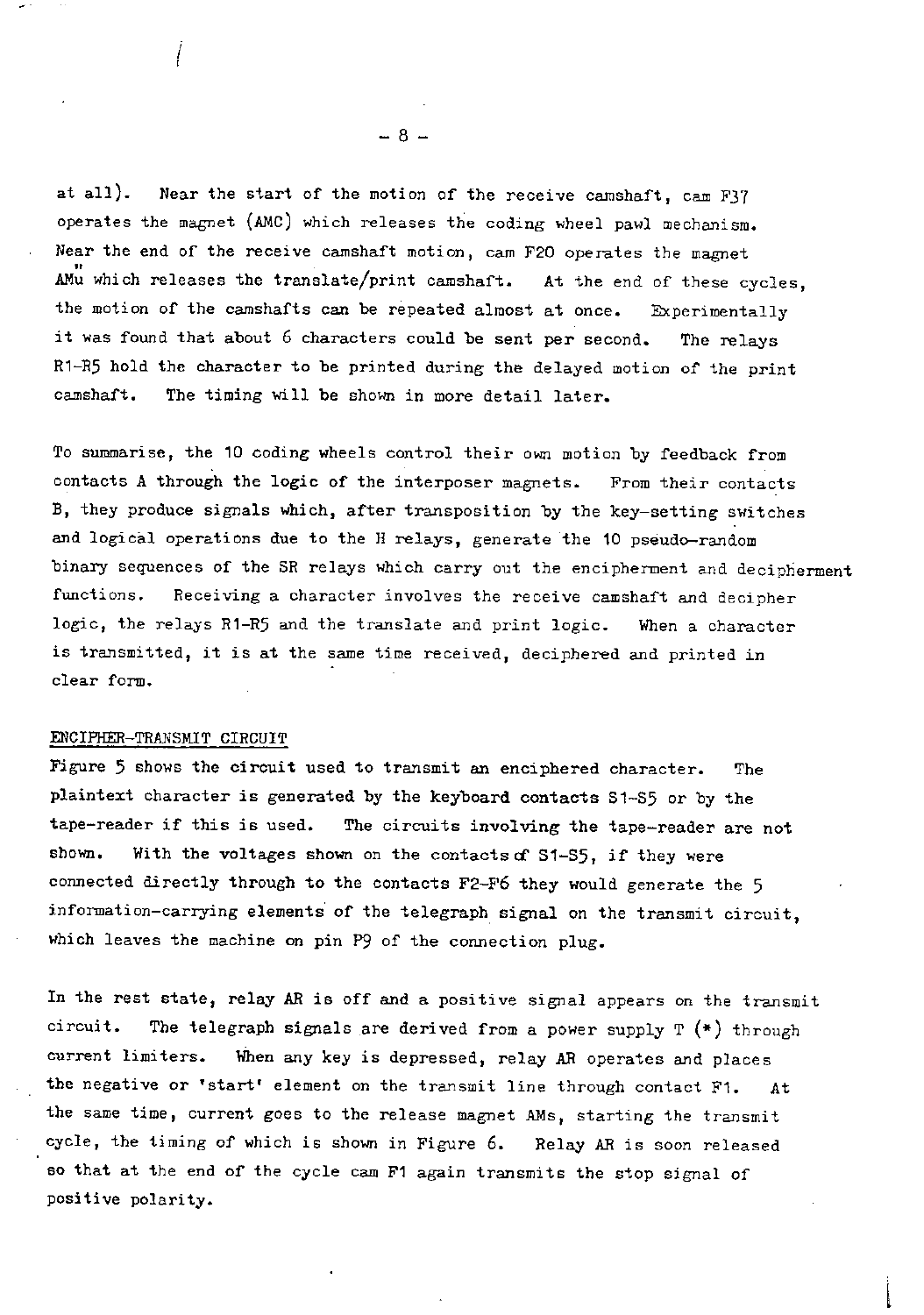Encipherment is carried out by the changeover contacts shown in our diagram in the rectangular boxes associated with each of the 10 relays SR1-SR10. The contents of one box are shown and the particular contacts used can be identified in the plan of the SR relays shown in Figure 7. Each box either transposes two lines or connects them straight through. In the non-enciphering or 'clear' condition, SR6-SR10 are released but SR1-SR5 are operated and for this reason the connection points of the latter relays are located differently in our diagram so that the 'clear' connection is straight through.

The operation of individual relays of the set SR6-SR10 reverses the positive and negative connections to the corresponding send contacts S1-S5. This effect can be expressed as a modulo 2 addition (or exclusive or) of the 5 encipherment channels with the 5 elements of the telegraph code. This is a typical Vernam cipher operation.

The relays SR1-SR5 carry out transpositions of the 5 telegraph elements. The 32 different settings of these five channels produce 32 different transpositions out of the 120 possible.

The combination of Vernam addition with transposition of the signal elements is the principle described in the early patent of Jipp and others. However, in that patent there were 10 binary channels generating transpositions. (This was unnecessary, since 8 channels can easily be made to generate the complete set of 120 transpositions.) In the T52e machine, with 5 transposition channels, the full set of transpositions is not employed.

Figure 6 gives details of the contact timing of the transmit camshaft. A cam on this shaft restores the trip contact and locks the keyboard during the motion of the camshaft. The contacts S1-S5 are allowed to move to their correct positions only when the keyboard has been locked and just in time for the sending of the 5 information-bearing elements by cam contacts F2-F6.

### RECEIVE-DECIPHER CIRCUIT

In Figure 7, the received signals pass from right to left so that the SR contacts can be shown in the same relative positions as in Figure 5.

- 9 -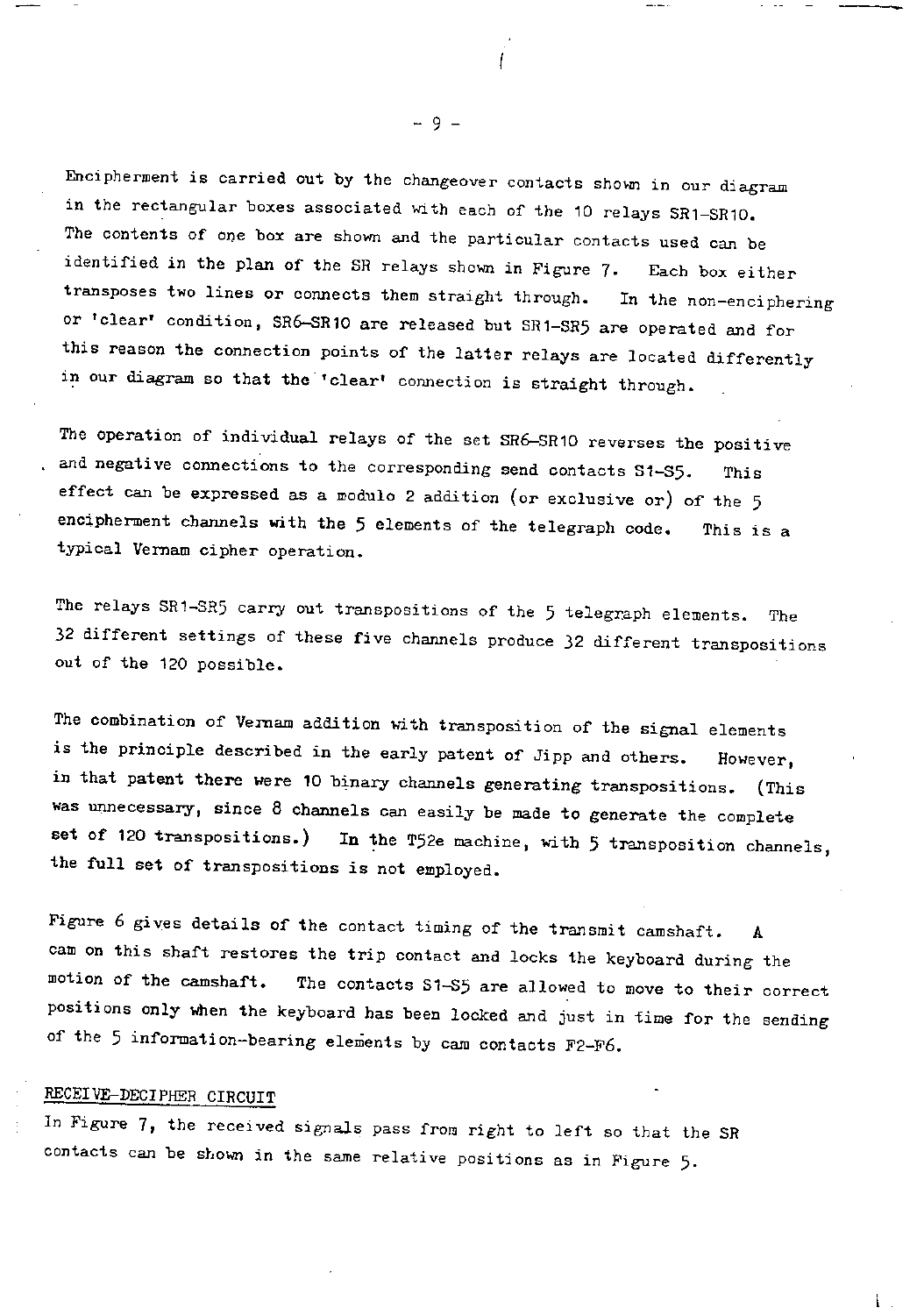The first negative-going signal on the receive line from P13 operates the receive released magnet AMe through F9 and the camshaft then turns. The five information-bearing elements of the signal are sampled by the short operations of cam contacts F10-F14 of which the timing is shown in Figure 8. These signals are stored as charges on the 5 capacitors shown. The capacitors are in the base of the machine, towards the back.

Near the end of the cycle, 5 simultaneously closing contacts F15-F19 connect the stored charges on the capacitors through the decipherment circuit to the polarised relays R1-R5 shown on the left of the figure. These are bistable relays which hold the value of the received character until the next one is received. The circuits of the relays SR1-SR10 used in this decipher circuit, being identical to the encipher circuit, ensure that a true plaintext character is stored on the polarised relays. The current pulse to set these relays lasts 2-3 ms only.

The timing diagram for the receive camshaft is shown in Figure 8. It includes cam contact F37 which releases the pawl drive mechanism and cam contact F20 which releases the translate/print camshaft, almost one cycle later than the receive camshaft.

Figure 9 shows, for each of the 32 possible settings of the SR1-SR5 relays the way in which the plaintext signal elements 1-5 are transposed to produce the ciphertext elements. Note that the final entry, in which all the relays SR1-SR5 are operated, does not transpose the elements. This is the condition obtained by setting the main control switch to the clear position.

### LOGIC OF THE INTERPOSER MAGNETS

Figure 10 shows the circuits of the interposer magnets M1-M10. These magnets are operated by relay logic from the cam contacts A1-A10 together with the KTF switch. Contacts KT1, KT3, KT5 and KT7 belong to the KTF switch and are shown in the circuit in the 'without KTF' position. The circuit also shows the jack points of the KTF unit which we have given the designation  $E$   $(*)$ .

With KTF off, the magnet operation is dependent only on the contacts A1-A10 and the effective circuit is shown at the top of Figure 11. Also included in the actual circuit of Figure 10 is a cam  $S$  (\*) which is on the pawl drive

 $- 10 -$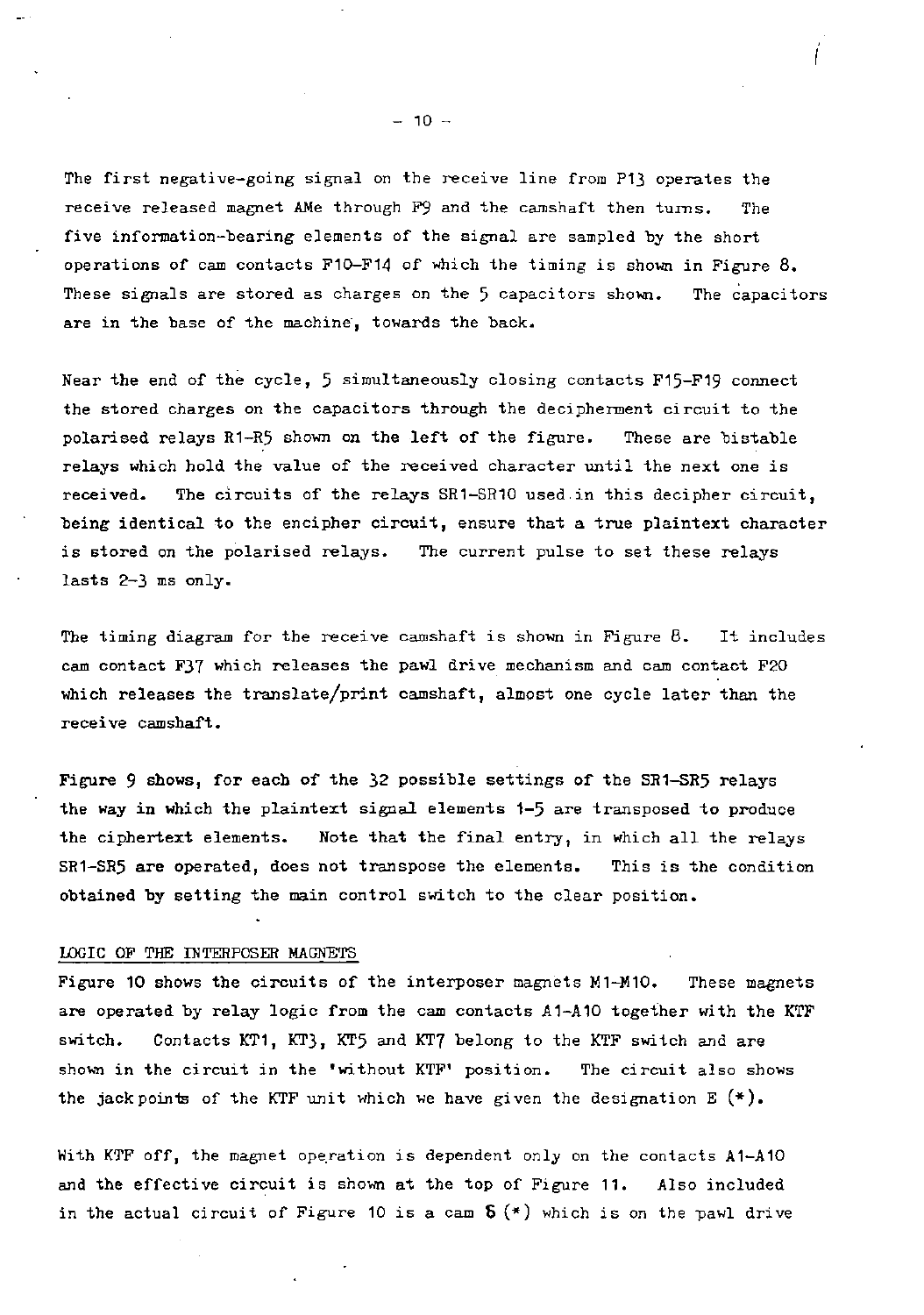camshaft and releases when the coding wheels are being moved, to protect their A contacts from arcing. There is also a switch contact which releases these circuits when the machine is set for operation in clear. The pawl-drive motor is also switched off in the 'clear' condition. The supply for the M magnets is the +N, -N supply, provided externally.

The timing of the operation of the pawl carriers and of cam  $S$  is shown in Figure 16. All the interposer magnets have their current removed from 90° onwards, but the interposers are effective earlier, when the pawl carriers begin to drop, at about  $30-40^\circ$ . When the current to the M magnets is removed, the force exerted by the pawl carrier extensions on the operative interposers prevents them from detaching and letting the pawl carriers drop.

With the KTF switch on, the operation of magnets M1, M8, M9 and M10 is dependent on element 3 of the coded plaintext character which was last received. This is the character stored on relays R1-R5 from the previous cycle. If there has been a long pause, the character will have been printed but the setting of the relays R1-R5 is not changed until late in the receive cycle so the old setting is effective in the interposer logic circuit. With KTF a plaintext character has no effect on encipherment in the cycle in which it has been sent. In the next cycle it can alter the wheel movements at both sender and receiver. The effect on encipherment and decipherment takes place for the next character, 2 characters later than the one causing the change.

The contact RR3 belongs to an extra relay, the circuit of which can be seen in Figure 21, which slaves the R3 relay. A second contact on RR3 functions in place of the R3 contact in the circuit for translating and printing the stored character.

We remarked earlier that the wiring of the KTF switch had been altered. All 10 contacts have been in use at some time. Some may have been used in the negative supply circuits of M1, M7, M8, M9 and M10 where there are now fTXed connections in the KTF box.

Figure  $11(a)$  gives an example of the wheel motion produced by the action of the interposers. In this example, KTF is off and the starting position has all

 $-11 -$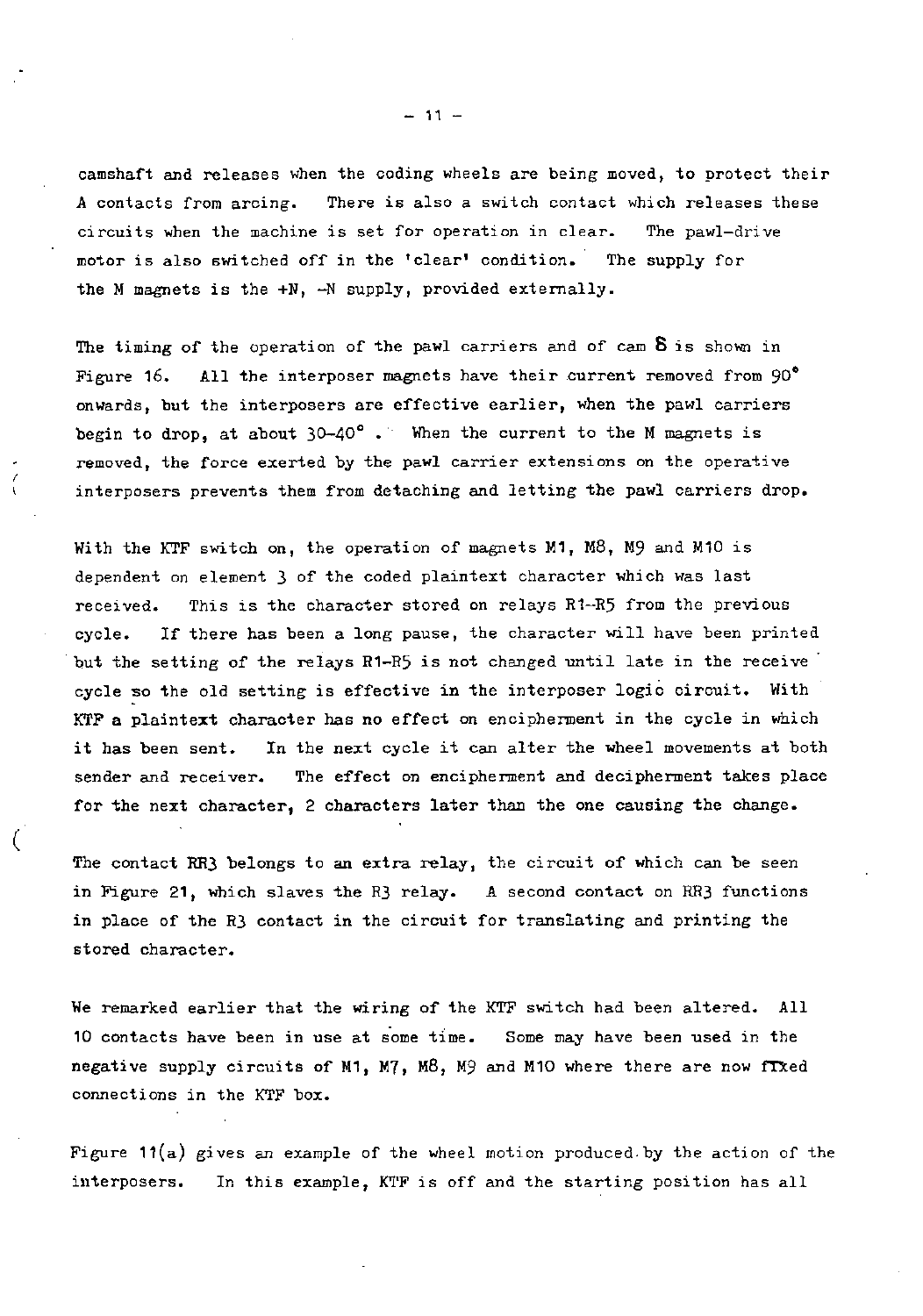the wheels set at '1'. The M magnet operations are shown, and the consequent output from the A contacts. In all, 25 successive states of the wheels and 24 operations of the pawl-drive mechanism are shown. When an M magnet is operated, the corresponding wheel does not move and, in the next state, the A contact holds its previous position. These wheel positions which are identical with the previous positions are shown by broken lines in the figure. This sequence was verified by experiment on both machines examined, though the numbering difference meant that the Science Museum machine did not start at all ones.

The logic of the M magnets can be verified. For example, M4 operates whenever A2 and A3 are operated, as in phases  $1, 7, 8, 9, 10$  etc. in the figure. At the right of the figure, the final positions of the wheels in the Munich machine after the 24 operations are listed.

Because of this feedback from the A contacts to the interposer magnets, the motion of the cams is complex and will not repeat for a very long time. A choice of relatively prime numbers for the numbers of steps in the coding wheels is not significant when a complex sequence of movements like this is employed. This 'relatively prime' feature is perhaps left over from an early version in which the stopping of the coding wheel movements by an interposer was not employed.

### CIRCUITS OF RELAYS H AND SR

The circuits of these relays are shown in Figures 12 and 13. The logical effect of these circuits is shown in Figures 14 and 15 and the timing of the cams on the pawl drive mechanism which control these operations is shown in Figure 16.

The incoming signals are derived from the B contacts, operated by the coding wheels. In the on state, the outputs from these contacts are from the V+ supply, interrupted by the contact  $\chi$  to disconnect the B contacts when the wheels are in motion. In the off state, these contacts connect to the Vvoltage (when the machine is operating as T52e). These positive or negative signals are applied to the wipers of the key-setting switches, designated A B C D E F G H J and K as shown.

 $- 12 -$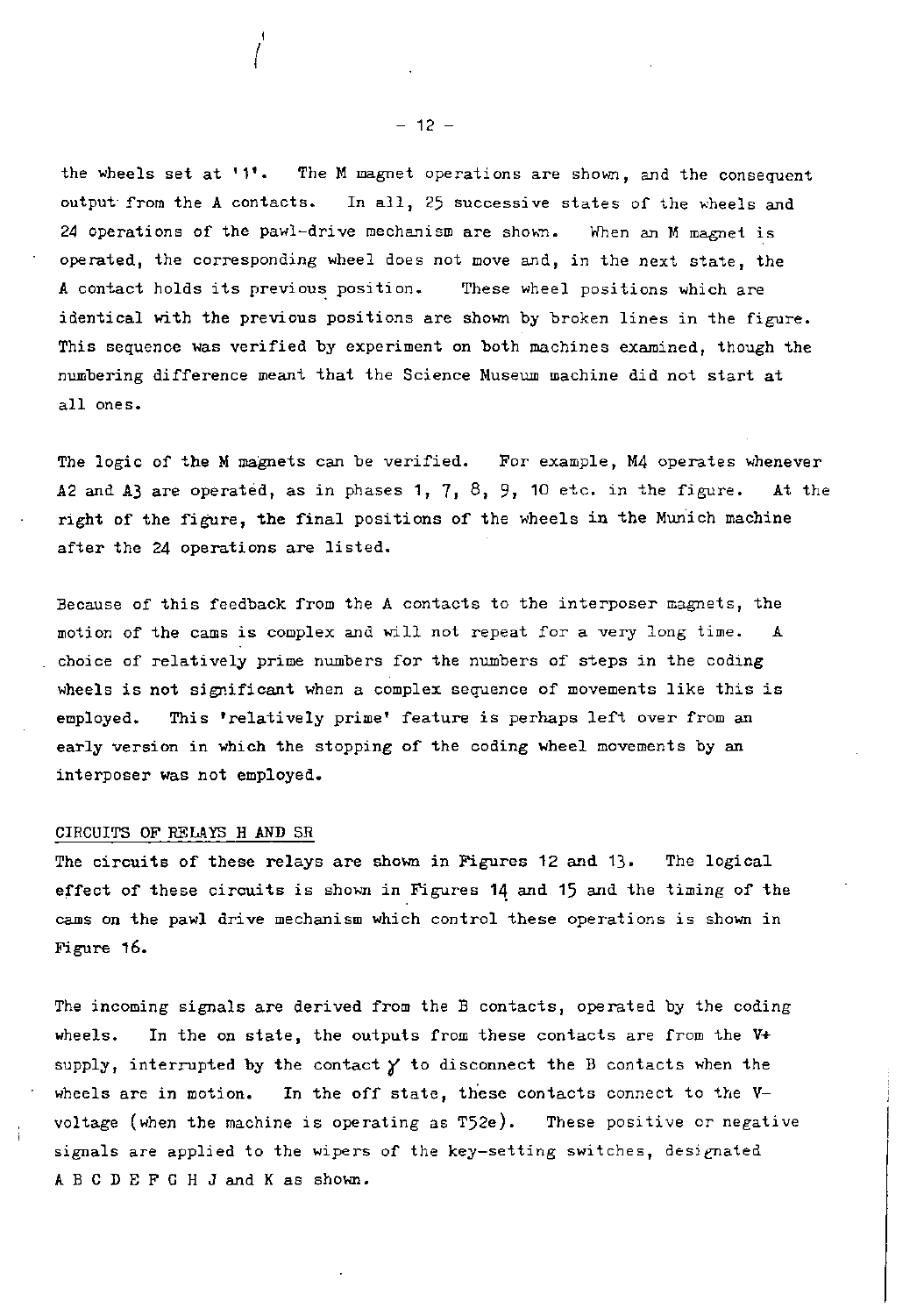The outputs of the key-setting switches are connected by 10 busbars from the contacts of all the switches. The switches are set to act as a transposition of the 10 channels.

If the setting of the switches is not a permutation, two of the inputs will be connected together by joining to a common busbar and, with appropriate setting of the B contacts, this will connect the V+ to the V- supply. The power supply has been designed to withstand this short circuit, with some overheating, but the relay U then releases and prevents the teleprinter operating from its keyboard. To avoid such short circuits causing arcing at the key-setting contacts, the lid of the box containing these switches has a lid contact which breaks the negative supply. For test purposes, the lid contact can be depressed and locked but the switches should never be operated in this condition or arcing on their contacts may damage them. The outputs of the key-setting switches consists of the 10 circuits which we have called X1-X10, which correspond to the switch settings 1, 3, 5, 7, 9, I, II, III, IV, V respectively.

In the T52e operation of the machine, each H relay is connected between two of the X circuits. Since the relay can be operated by a current in either direction, it becomes a modulo 2 sum (exclusive or function) of the two X outputs. The logical expressions thus generated are shown on the left side of Figure 14, for example the first row indicates that  $H1 = X1 + X2$ , with modulo 2 addition.

Figure 12 also shows that the X circuits are connected through to the SR relays directly when the machine is operating as T52d. In this case, the H relays do not operate. In the 'clear' condition the relays SR1-SR5 are operated directly and the SR6-10 relays released.

Figure 13 shows that the operation of each SR relay is a modulo 2 sum (exclusive or function) of two of the H relays. These logical relationships are summarised in the right hand side of Figure 14, for example  $SR1 = H1 + H8$ , with modulo 2 addition.

Cam contact  $\alpha$  on the pawl drive camshaft breaks during the wheel movement,

 $- 13 -$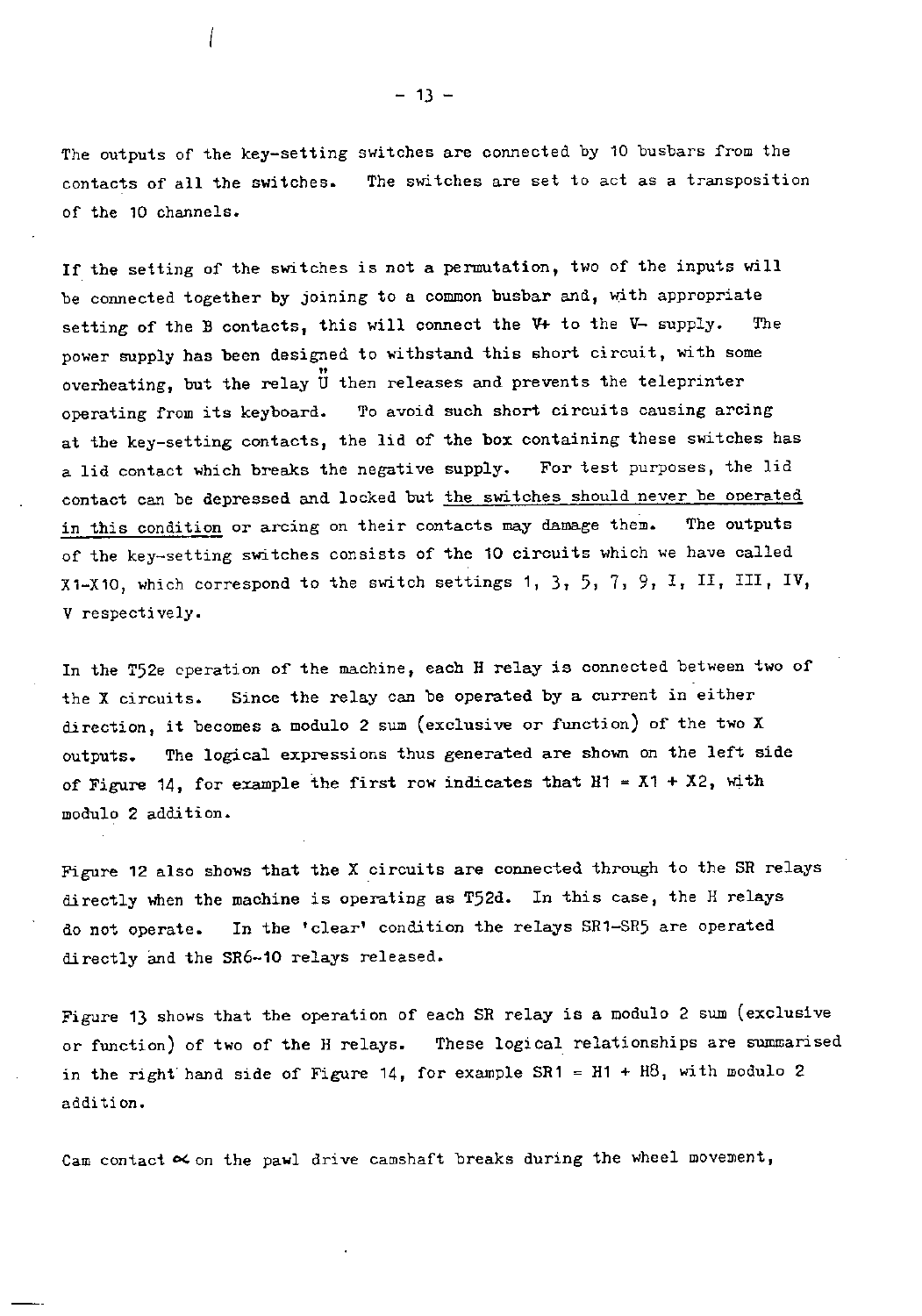leaving the SR relays held through their make contacts and cam  $\beta$ . Thus the movement of the wheels during the pawl-drive cycle and the release of the H relays when contact  $\gamma$  breaks does not affect the state of the SR relays until late in the cycle when cam  $\beta$  releases and cam  $\alpha$  remakes.

The 9 cam contacts  $\mu$  in the hold circuits and the 9 cam contacts  $\lambda$  in the make circuits are provided to avoid 'sneak circuits' through the H contacts or the hold contacts when the main cams are released.

Combining together the logic of the H coils and the H contacts, the state of each SR relay can be seen to be the modulo 2 sum of 4 of the X channels. These functions are summarised in Figure 15. The functions are such that the modulo 2 sum of all the SR relays is zero, as we would expect, but we find a further linear relationship between the SR relays and a consequent third relationship. These linear relationships are shown on the right hand side of Figure 15.

The logical relations which make each SR relay depend on four X outputs are a new feature in the T52e, not present in the T52d. The purpose of the relations is easily deduced. Even though the coding cam sequences are reasonably random, the outputs on contacts B are not, because the stopping of the wheels makes it more likely that 0 will be followed by 0 than by 1. Such strong statistical properties in the sequences controlling Vernam addition and element transposition are a weakness in the cipher. It is easily seen that the modulo 2 sum of four of those channels has a much better statistical distribution. Evidently the H and SR relays and the logical relations summarised in Figure 15, which were first introduced in the T52e model, increased the strength of the cipher.

Figure 16 shows the timing of the cam contacts on the pawl-drive mechanism and the period when wheel movement takes place. The location of the cam contacts is also shown in this figure.

It is important that the SR relays should not alter their positions before 330° on the transmit camshaft. At this time, the transmit camshaft has completed the sending of its 5th information-bearing element by cam F6. The pawl-drive camshaft is delayed until  $5^{\circ}$  when its magnet receives current and then, we

 $-14 -$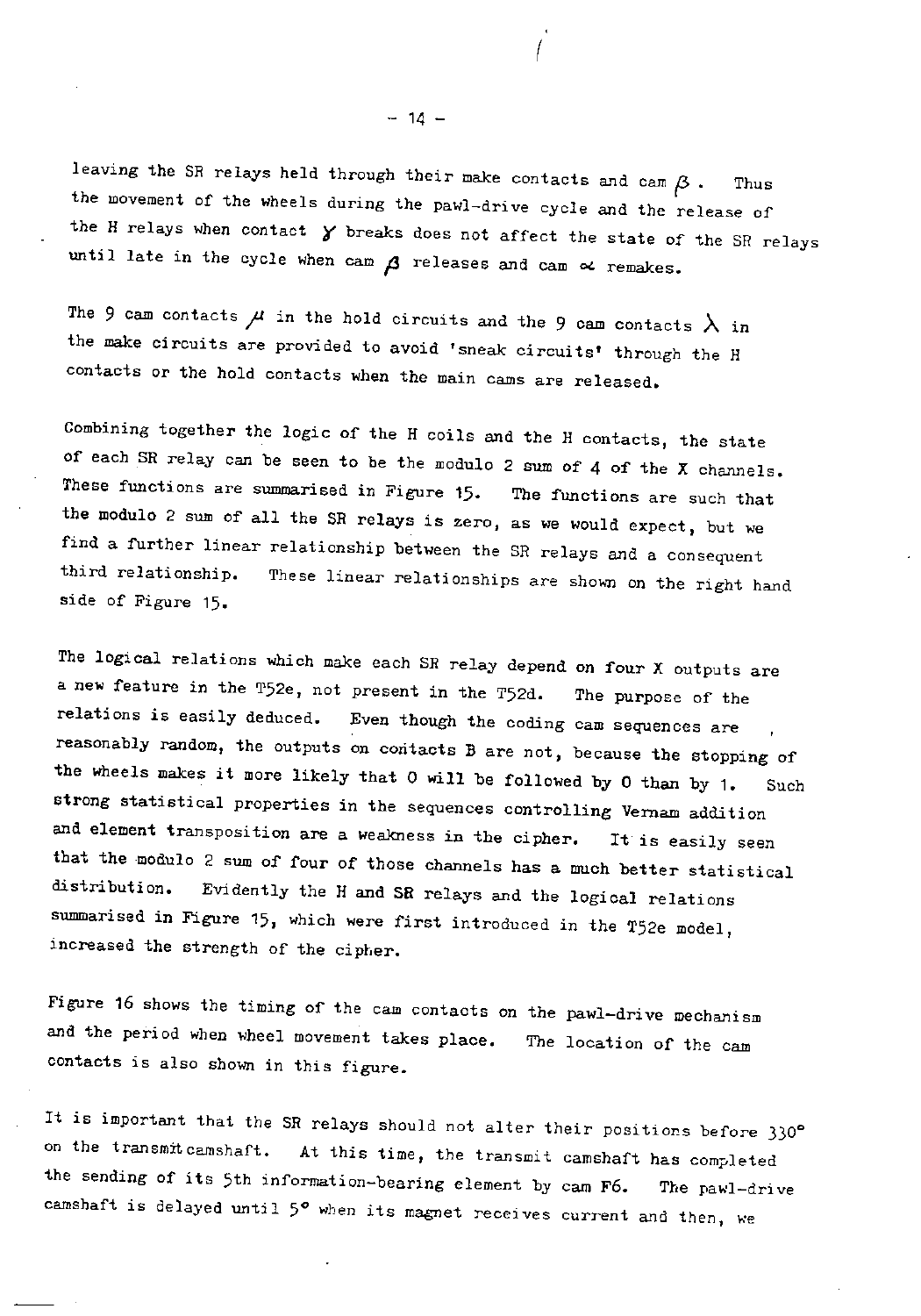estimate, until 35° by magnet operation. (The AMs magnet must take 10 mS to operate, if the start pulse is to be of correct length. . The AMC magnet can be assumed at least to take the same time.) This places the break of hold contacts  $\beta$  and  $\mu$  at 285° + 35° = 320°. Therefore the release of the SR relays must not be faster than  $3.3$  mS, which is reasonable, but the margins are close.

It is possible that contact  $\beta$  is out of adjustment, since it does not overlap contact  $\alpha$ . In slow operation of the camshaft, all the SR relays release. The 'on' period of cam  $\beta$  could be lengthened at both ends by an adjustment. Figure 16 shows the measured values on the Science Museum machine. The timings of Figures 6 and 8, except for cam F37, come from T36 teleprinter documentation.

### TRANSLATE AND PRINT CIRCUITS

The circuit used for translating and printing is, with one small change, the same as for the T36 teleprinter. The circuit is shown in Figure 17 and its operation depends on the timing of the translation cams shown in Figure 18.

The purpose of this circuit is to operate the printer magnet IM at the correct instant, depending on the state of the relays R1-R5. In the T52e circuit, a contact of the slave relay RR3 takes the place of R3 in this translate circuit.

When the position of the R contacts and the state of the F cam contacts coincides, a circuit is produced from the negative supply at P11 through to the print magnet. The print current is provided by the charge stored in the capacitor C10, which is re-charged through the cam F27 at the end of the cycle. Parallel circuits are provided for the letters/figures shift magnets Bu and Zi and the bell relay KLR. The magnet VUM also operates in these cases to stop the paper feed. The cam F39 is fitted but the 'who are you' unit is absent.

### CONTROL OF THE RELEASE MAGNETS

Figure 19 summarises the control of the release magnets and shows the circuit of AR and other relays in.the external unit.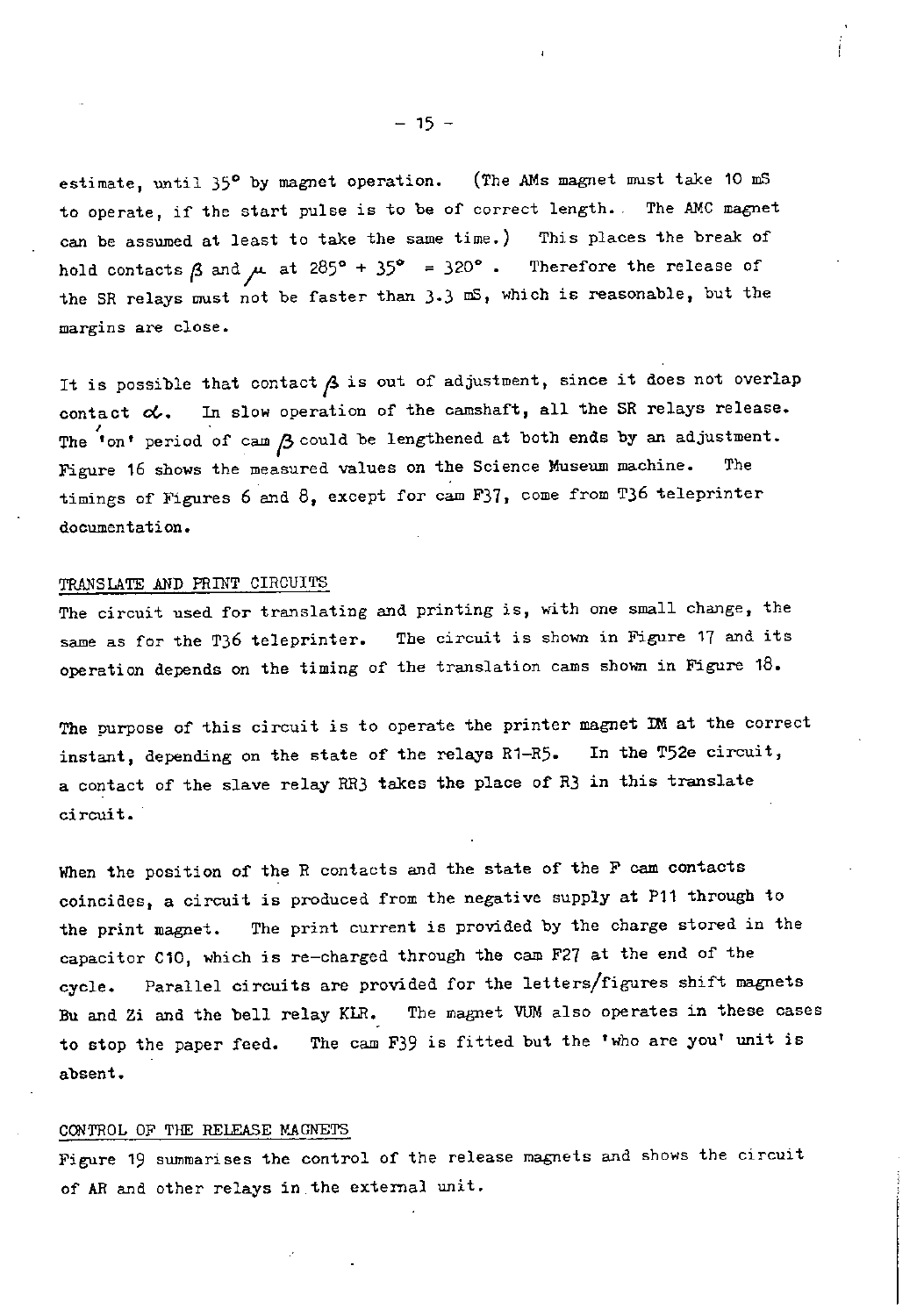The keyboard trip contact is operated by depressing any key that is active and, if the short-circuit detection relay U is operated, AR and the external relay U will operate. When AR is operated, the transmit release magnet is operated and, through the transmit circuit, ER and the receive circuit, the receive<br>release magnet is operated soon afterwards. The operation of the receive release magnet is operated soon afterwards. camshaft releases the pawl-drive by F37 and magnet AMC and the translate print shaft by F20 and magnet AMu.

The need for the relay ER, which reproduces the telegraph signal for the receive circuits, can now be understood. In the receive-decipher circuits of Figure 7 this signal charges the five capacitors which store the character for printing. It also operates the release magnet AMe. These impose loads on the signal which would distort it if the signal from the line was used directly. In particular, the capacitors demand large initial currents, limited only by the resistors which generate the Ov signal of the N supply, see Figure 20. This distortion would affect incoming signals from the line and outgoing signals, which are also received for local printing. relay ensures that the signal entering the receive circuit always comes from a local, low impedance source, the N supply.

At the same time that ER first operates, during the start element of a transmitted or received character, relay D in the external unit operates and holds. Relay V also operates and shortly afterwards the thermal relay operates. When N has ceased to operate for a sufficient time, the thermal relay will release and thus release relay V. This circuit activates the motors on the first occasion that a character is received and keeps them running for a short while after characters have ceased to arrive.

## DIFFERENCES BETWEEN THE TWO T52 MACHINES

There are some minor differences between the Munich and Science Museum machines such as the absence of the reverse motion pawls in the Science Museum machine and a few differences in the electrical noise suppression arrangements.

Functionally there is one significant difference between these two machines. Although the patterns of the 10 coding cams are the same, they are differently placed relative to the cam numbering. Since the wheel settings are determined

 $- 16 -$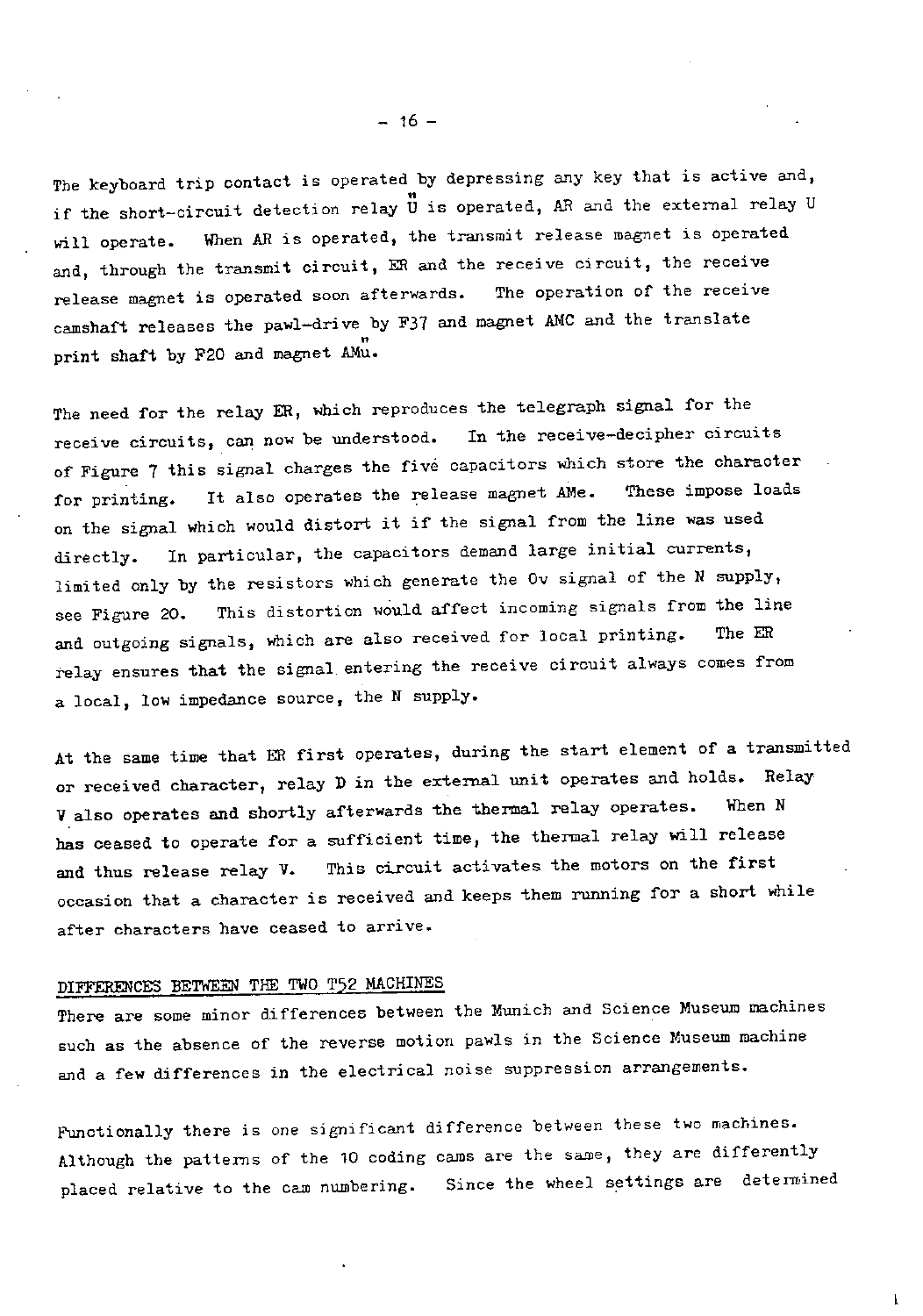by the numbering of the cam wheels, these two machines could not be used to communicate with one another except by converting the initial wheel settings from one to the other.

The differences in numbering are in each case close to one-third of a wheel revolution which suggests that they were produced by assembling the cam mechanism relative to the numbering wheel with the three connecting bolts going through different holes.

To produce the equivalent of the Munich machine wheels set all to ones, the Science Museum machine wheels would have to be set to the values:-

32, 18, 1, 21, 43, 44, 61, 23, 24, 49

It is odd that wheel 7 numbering (underlined) is displaced by just one step when it could easily have been adjusted for coincidence.

An important compatability feature for the coding wheels is the set of displacements between the A and B sets of contacts shown on Figure 3 by the black squares. These are identical in the Munich and Science Museum machines.

The Science Museum machine has an unused gear wheel fixed to the right hand end of the shaft which holds the coding wheels. A flat on this shaft, engaging with a bolt prevents it moving. Small bronze cams with one notch in each cam are fitted adjacent to the left side of each indicator wheel. When the fixing bolt was removed, these cams were found to rotate with the unused gear wheel though stiffly. It is therefore possible that they formed part of an earlier mechanism in which the central shaft, instead of being fixed, rotated in the three bearings provided. This would account for the oil holes in two of the bearings which now have no purpose. In the third bearing the oil hole has been replaced by the fixing bolt.

There is a set of radial slots on the inside of each indicator wheel in the Science Museum machine but not the Munich one. Having one slot per step of the wheel suggests that this is not just an accident of manufacture. It is possible that the gear wheel, cams and slots were part of an earlier wheel drive mechanism.

 $l + 1$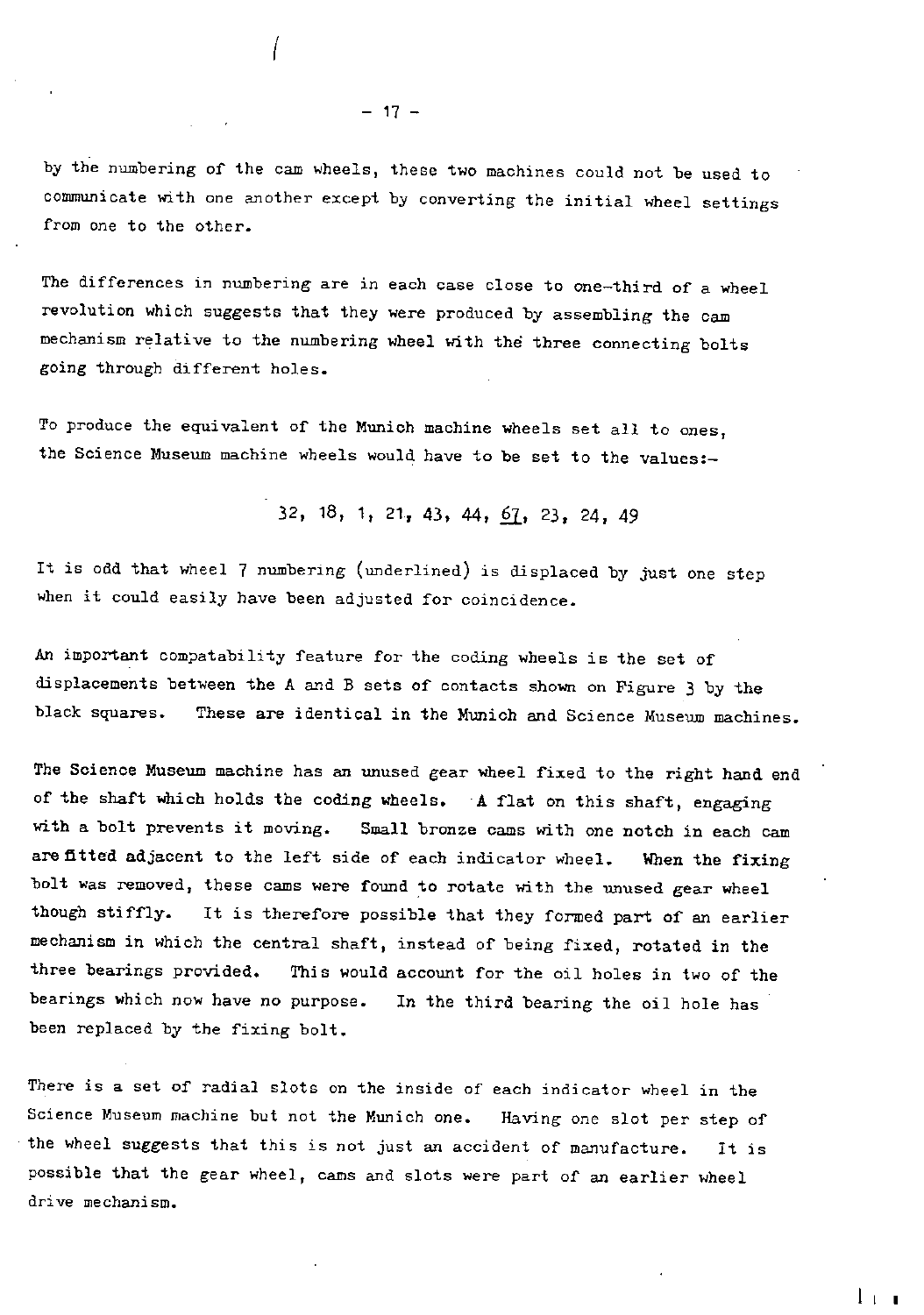# DEVELOPMENT OF THE T52 SERIES OF MACHINES

There are some clues to the way the T52 machine developed between 1934 and 1944 . but at present, insufficient information to give definite conclusions. We know about the T52d because the machines examined can work in this fashion.

The 1930 patent described the basic encipherment principle, consisting of Vernam addition followed by transposition of elements. The circuits shown were based on the T36 teleprinter. The transposition scheme in the patent used 10 sets of contacts instead of the 5 sets (SR1-SR5) shown in Figures 5 and 7. Using 10 sets, the patent shows two alternative transposer layouts. The method of obtaining the pseudo-random sequences for operating the 15 sets of contacts (5 Vernam and 10 transposer) is not clearly stated, but depends on cam wheels.

The use of 5 transposing relays in the T52e machine can be traced back to the T52d, where relays SR1-SR5 are operated directly by outputs 1, 3, 5, 7, 9 of the key-setting switchboard (Figure 12). The strange notation 1, 3, 5, 7, 9, I, II, III, IV, V is then probably explained. Roman numbers were used for the Vernam channels and the ten transposer channels were originally numbered 1-10, then the even-numbered transposer units were dropped at some stage. The two transposer layouts in the patent do not, unfortunately, give confirmation since they cannot be related to the T52d/e layout by deleting transposer units.

In Cryptologia, Volume 3, No. 4, October 1979, page 210 a photograph taken by David Kahn shows a T52 machine as displayed in Bonn at  $\mu$ War II cryptology, in November 1978. It is not known which of the models war ii cryptology, in November 1978. It is not known which of the models a-d<br>this was. This machine has no internal power supply and no H and SR relays. The KTF switch is there, in a different place. The key-setting rotary switches were absent and in their place, under a locked black cover, was a set of plugs, inserted into a set of sockets. The plugs and sockets can be seen in a photograph provided by Dr E Huttenhain, showing a machine of the same type as the 'Bonn' machine though not an identical one. The front two plugs are seen to be labelled E and K in this photograph.

A striking feature of this early T52 model is the presence of two sets of 'B' contacts and four cams. We can guess at the presence of two sets of 'A'

 $-18 -$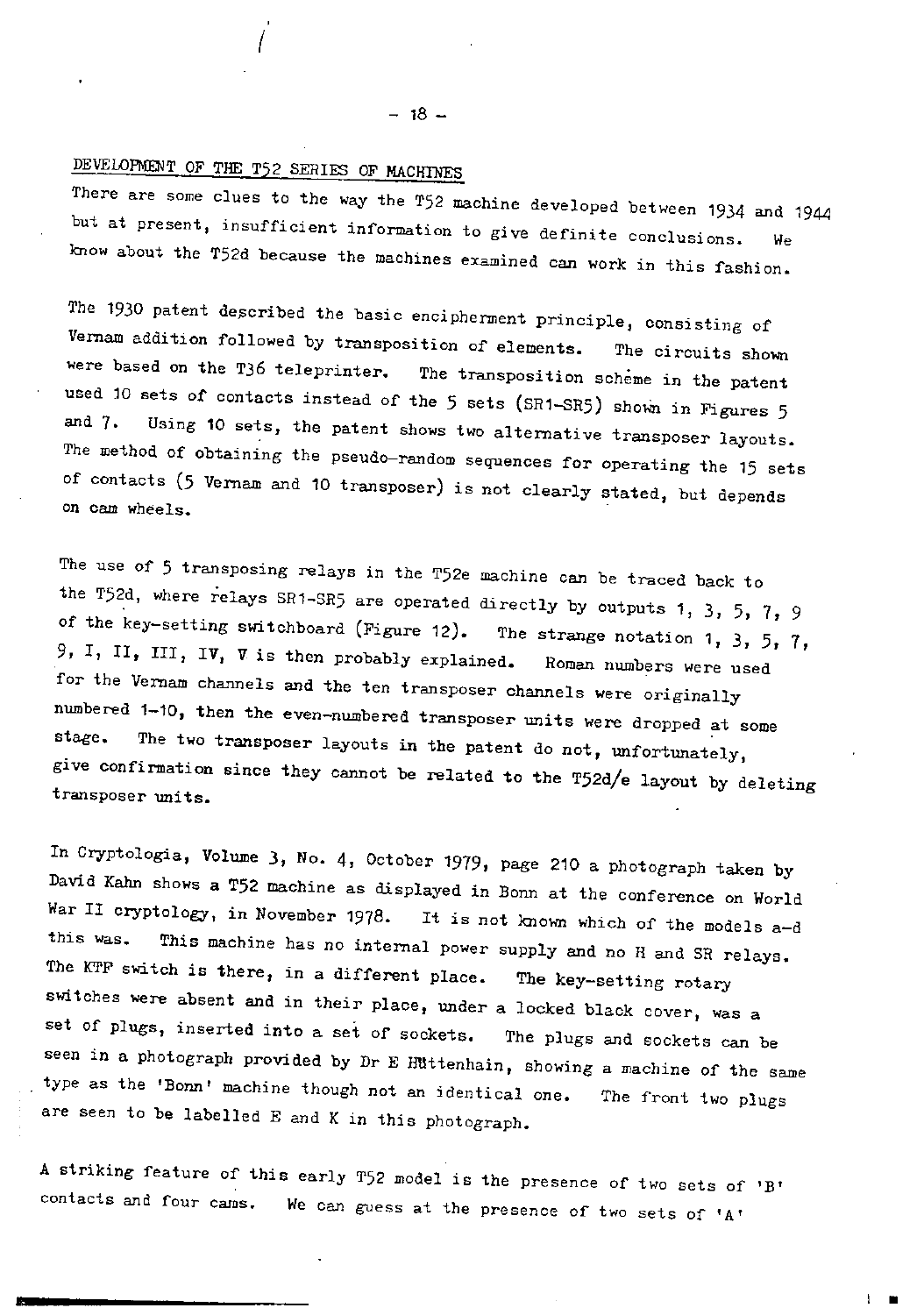contacts, probably running on cams 2 and 4 (counting from the ratchet side). Mounting slots for such extra contacts are present in the T52e.

The Bonn machine photograph seems to show cams 1 and 3 with the same pattern, and cams 2 and 4 also identical, but it is difficult to be sure.

In the absence of the SR relays, the coding wheel cams had to operate 4 changeover contacts. How these were disposed on the 4 cams and how wheel movement was controlled cannot be deduced.

Unfortunately, the information about the T52 from two prisoneers-of war, reproduced in the Cryptologia article is so full of errors that it cannot be used to improve our knowledge of T52 development.

#### ADJUSTMENT AND MAINTENANCE

Most aspects of maintenance, such as the lubrication and adjustment of contacts, are obvious. Possibly the plastic cam surfaces should be lightly greased to reduce wear.

The T36 gearbox contains a helical gear and this needs lubrication, though very little lubricant has been used on it. It can be inspected and greased by removing the lid of the gearbox. The speed regulator rotor is first removed by slackening one bolt. The brush assembly should be left attached to the lid, because its fixing screws also retain the top bearing. One screw on the lid covers an oil hole. When replacing the speed regulator rotor, the brushes must be retracted. Only one or two drops of oil or a small direct application of grease to the gears is necessary.

The speed regulators can be adjusted with a stroboscope. The white patches provided for this purpose pass by at 250 per second on both regulators. To adjust speed while the motors are running, hold still the larger knurled ring then adjust the smaller ring. The speed is not altered by holding these parts still. There is less ambiguity of measurement if the shaft speed is checked, and this is 2500 rpm for the T36 motor and 1500 rpm for the pawl-drive motor. The gear ratios from motors to clutches are 5 : 1 for the T36 mechanism and 3: 1 for the pawl-drive mechanism, so both camshafts operate at 500 rpm. One sixth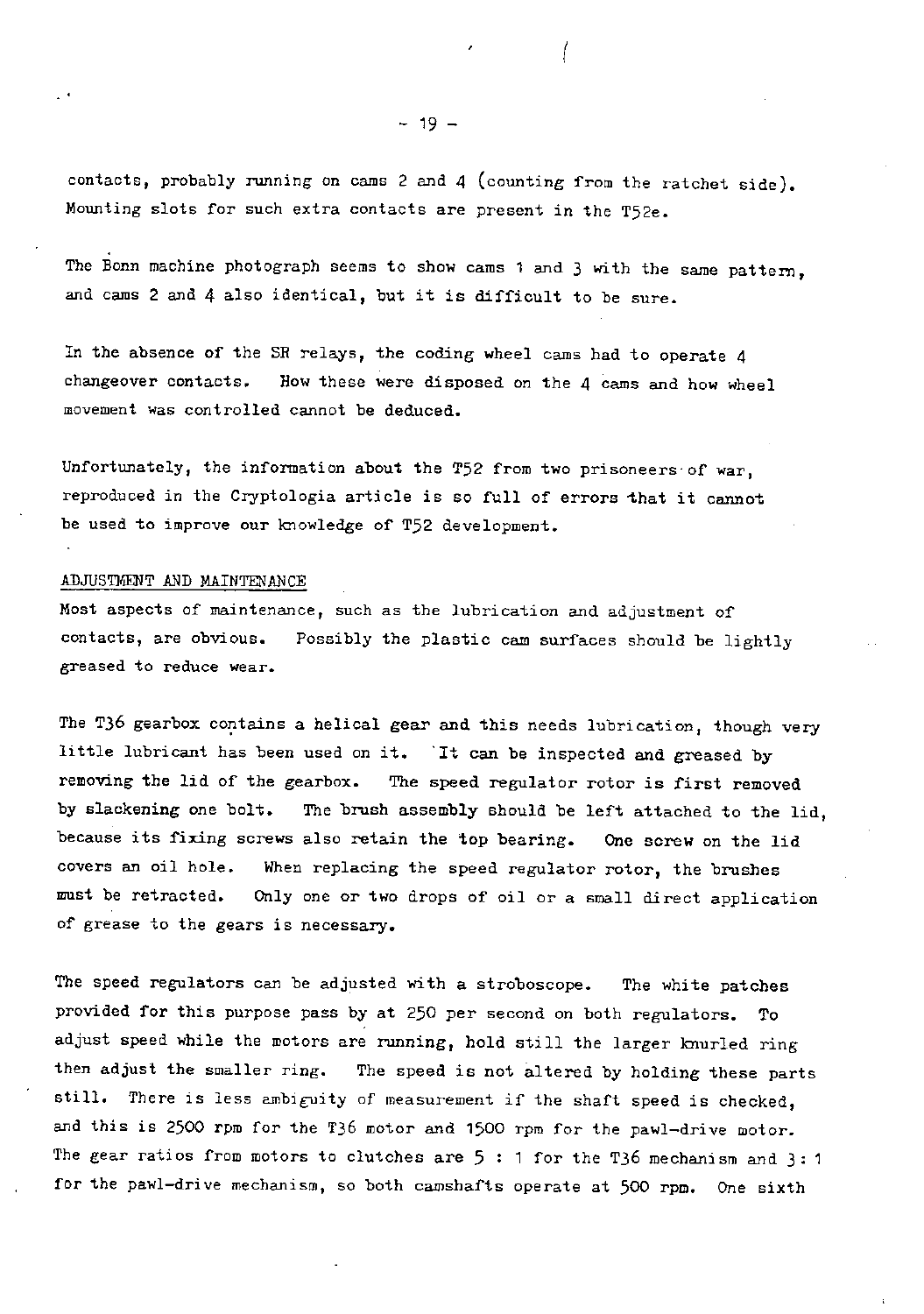## TEST CIRCUIT FOR OPERATION OF THE T52e MACHINE

In the absence of the line-connecting unit, it is possible to test the operation of the T52e machine with one external power supply taking the place of the T and N supplies.. The connections to the plug we have called P are shown in Figure 22.

The use of a 240V, 50 Hz, AC supply seems to be harmless because the speed regulators can handle the small increase of voltage. The DC output of the rectifier across the reservoir capacitor should be approximately 120V but is not critical. The resistor in the supply to P12, simulating the coil resistance of relay U of the line-connecting unit, is essential to avoid a short-circuit of the supply.

By connecting P9 to P13 and using a common supply in place of the T and N supplies, the need for relay ER is avoided. This would not be satisfactory for transmission.over a pair of lines but it enables local printing from the keyboard to operate correctly.

The motors operate whenever the supply is connected, in the absence of the control relays in the line-connecting unit.

#### ACKNOWLEDGEMENTS

Dr Goetzeler of the Werner von Siemens Institute for the History of the House of Siemens in Munich provided the facilities for examining the T52e machine in their collection. Dr Schoen and Mr Bayer of that institute also gave useful help. Dr Pramm of the Norsk Technisk Museum in Oslo allowed the examination of their machine. Dr Strimpel of the Science Museum provided the opportunity to examine their machine at length, enabling much of the detail to be filled in.

Prof. Randell of Newcastle University provided notes of a conversation with Mr Fricke on the manufacture of these machines and Dr HUttenhain of Bonn provided useful information about the T52 and. a photograph of an early model. The help of all these people is gratefully acknowledged.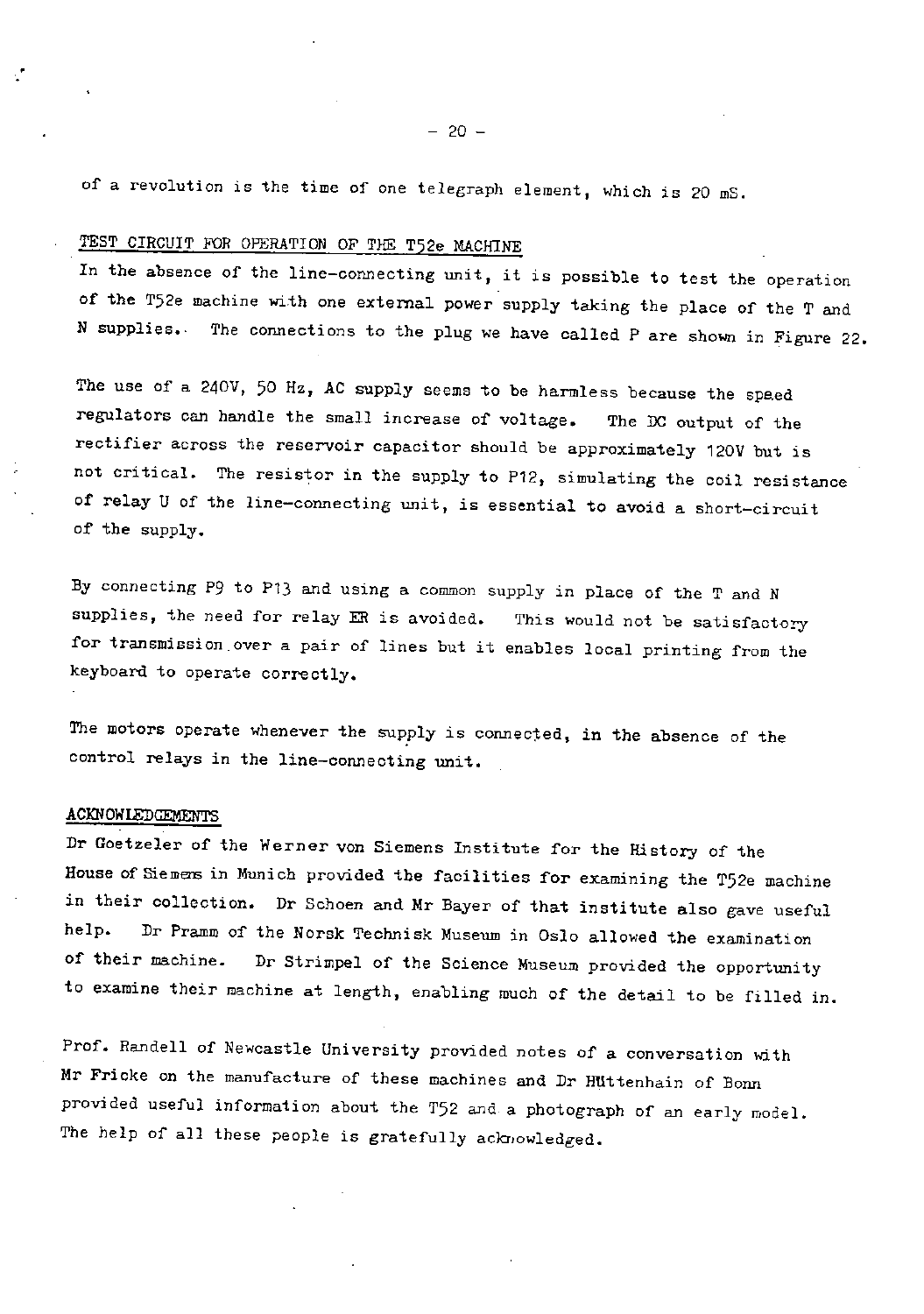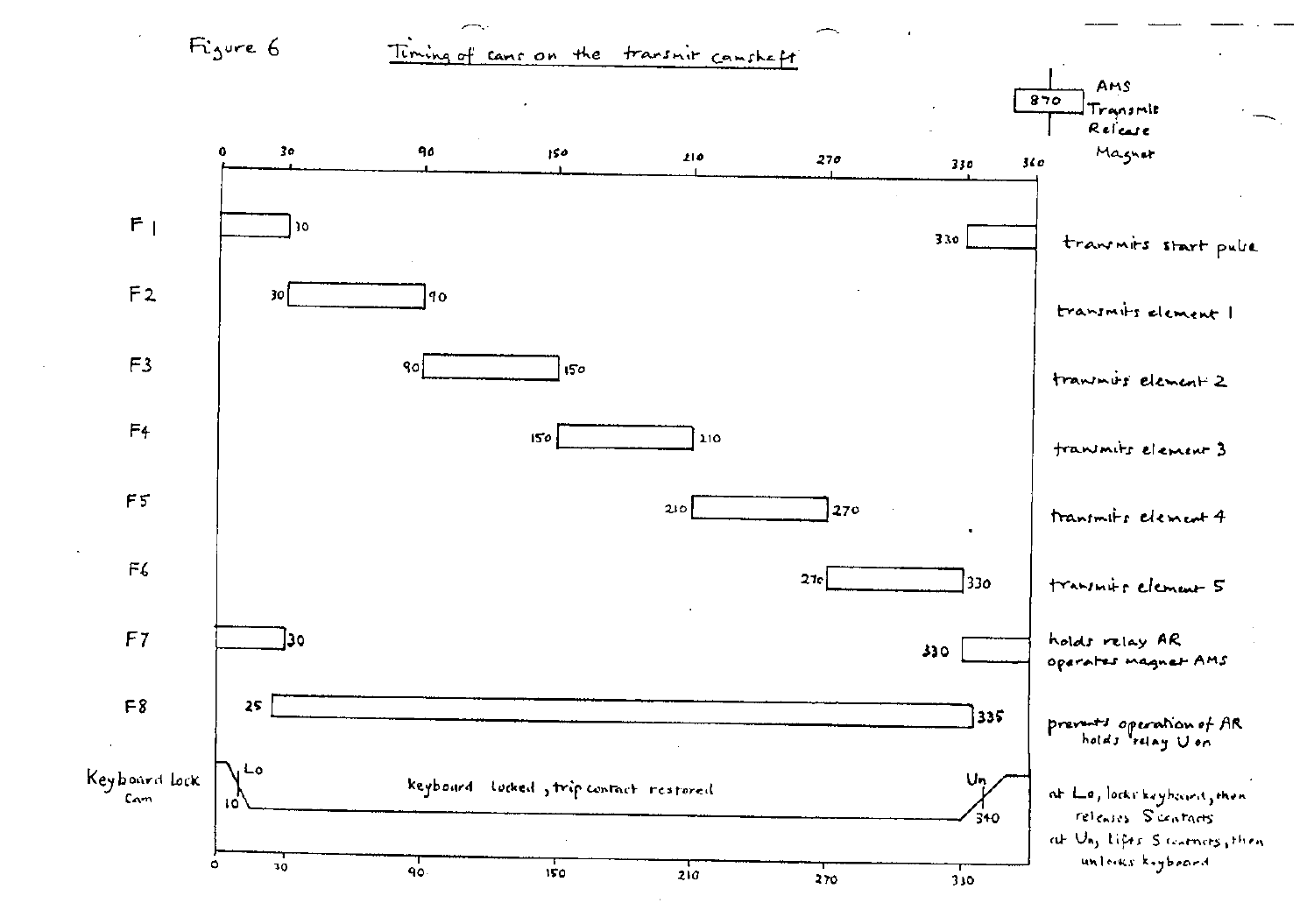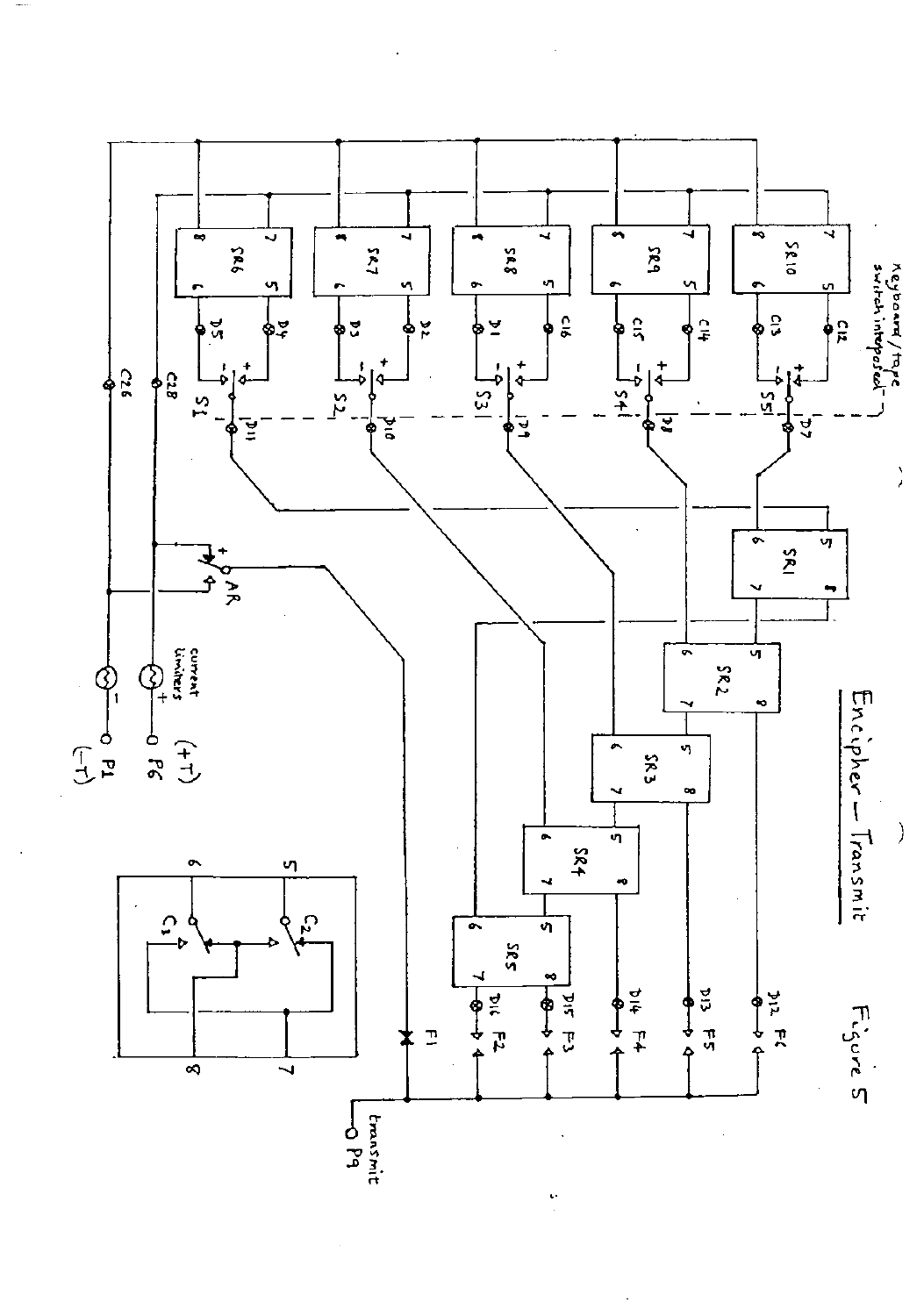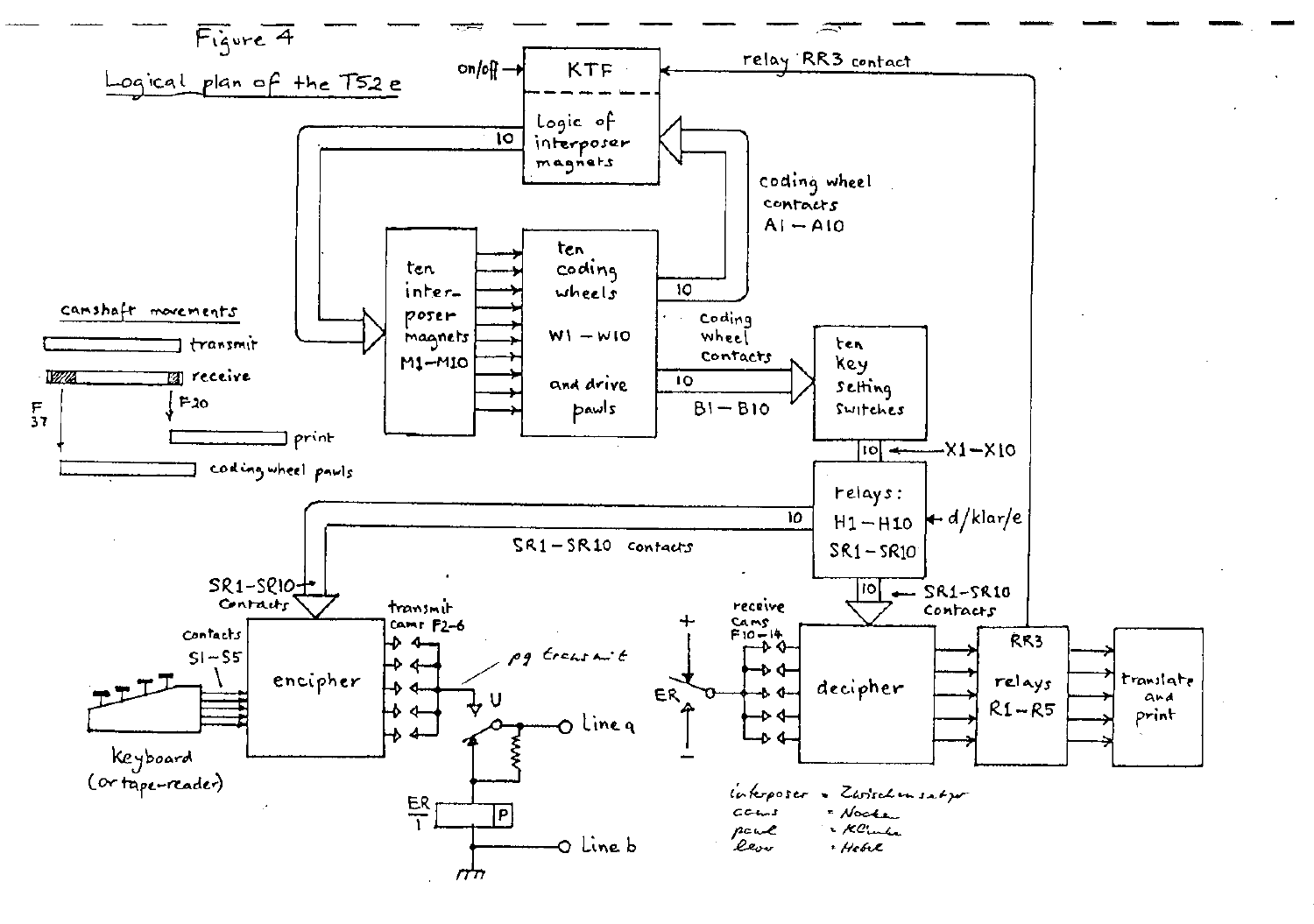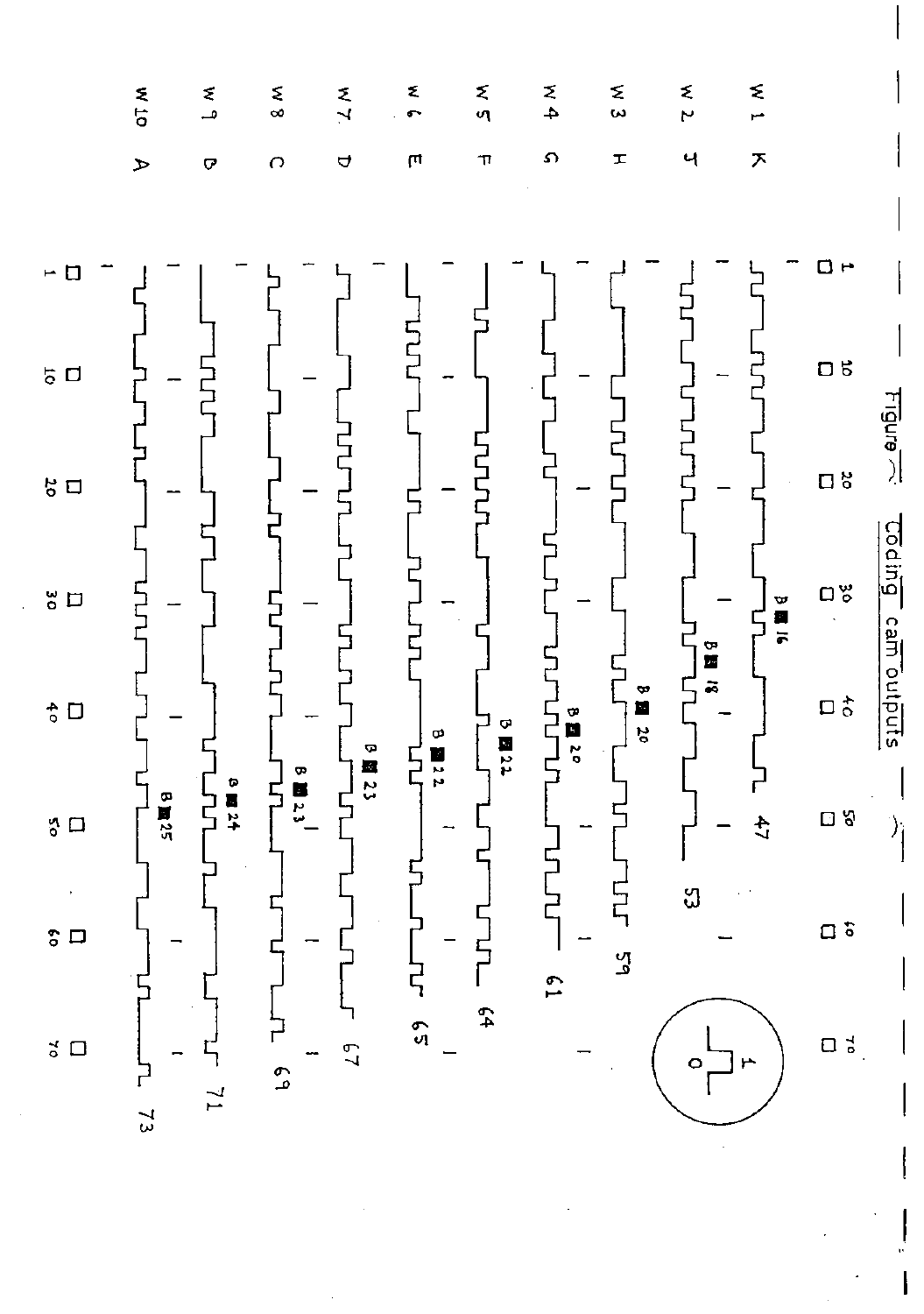

÷.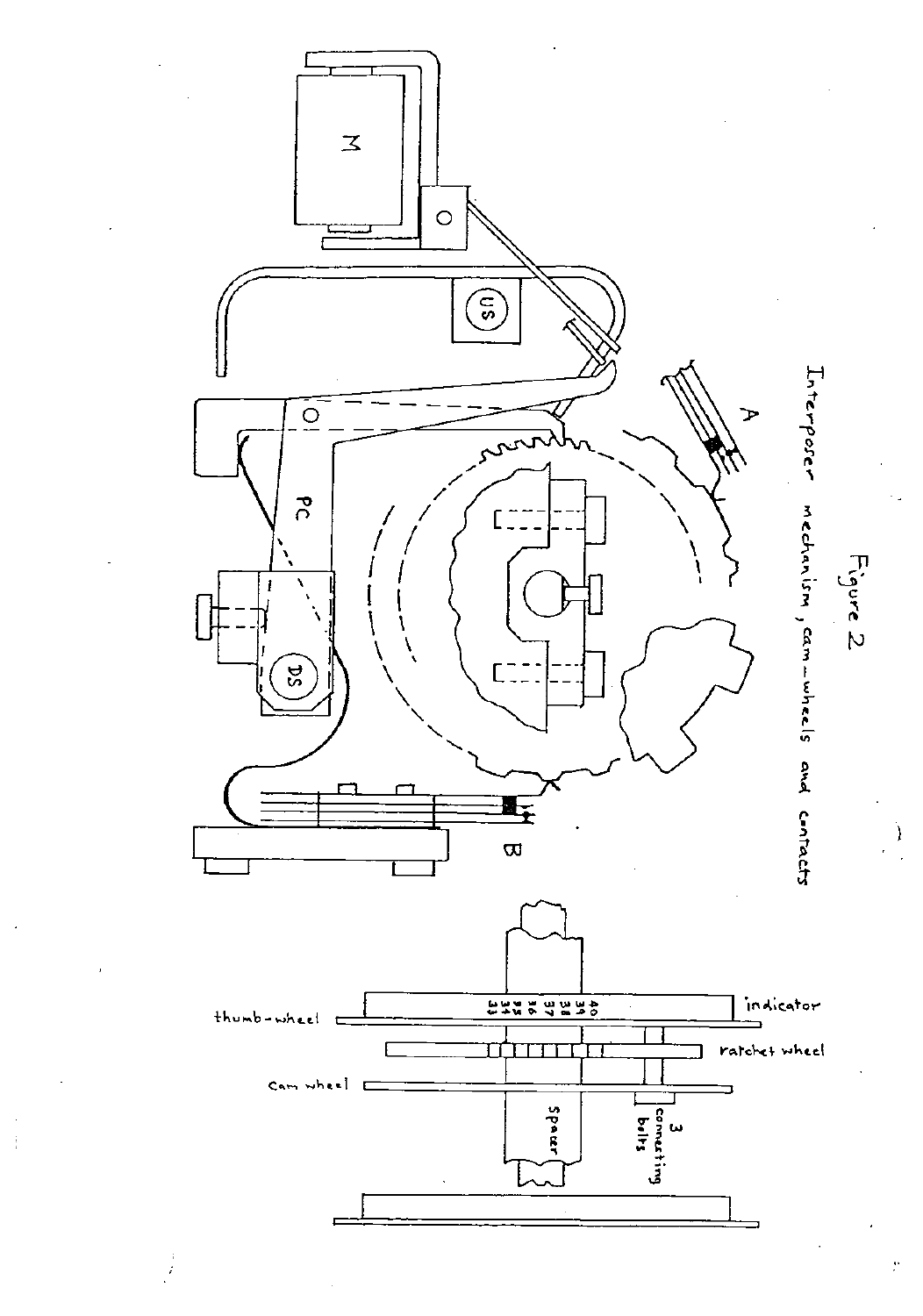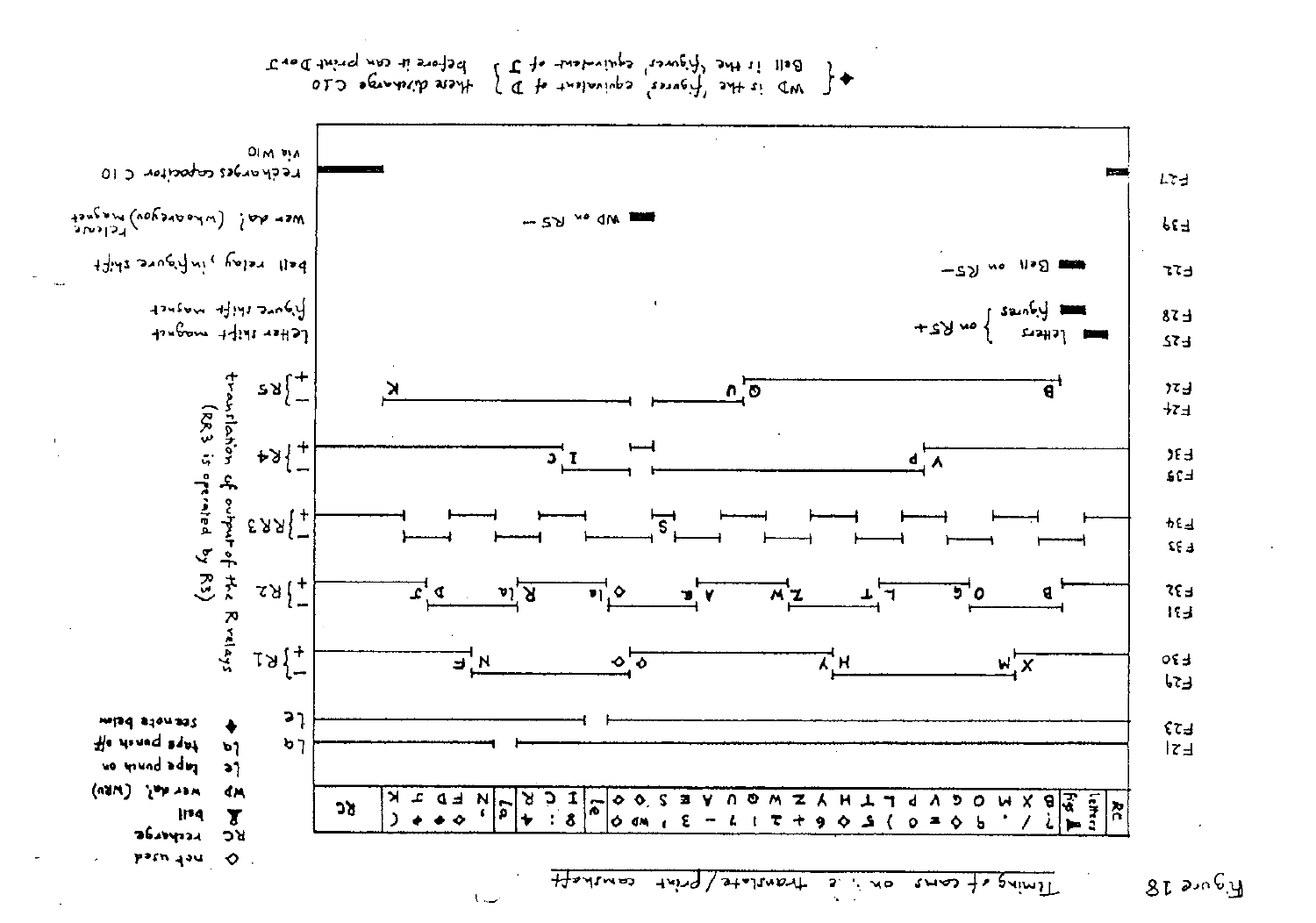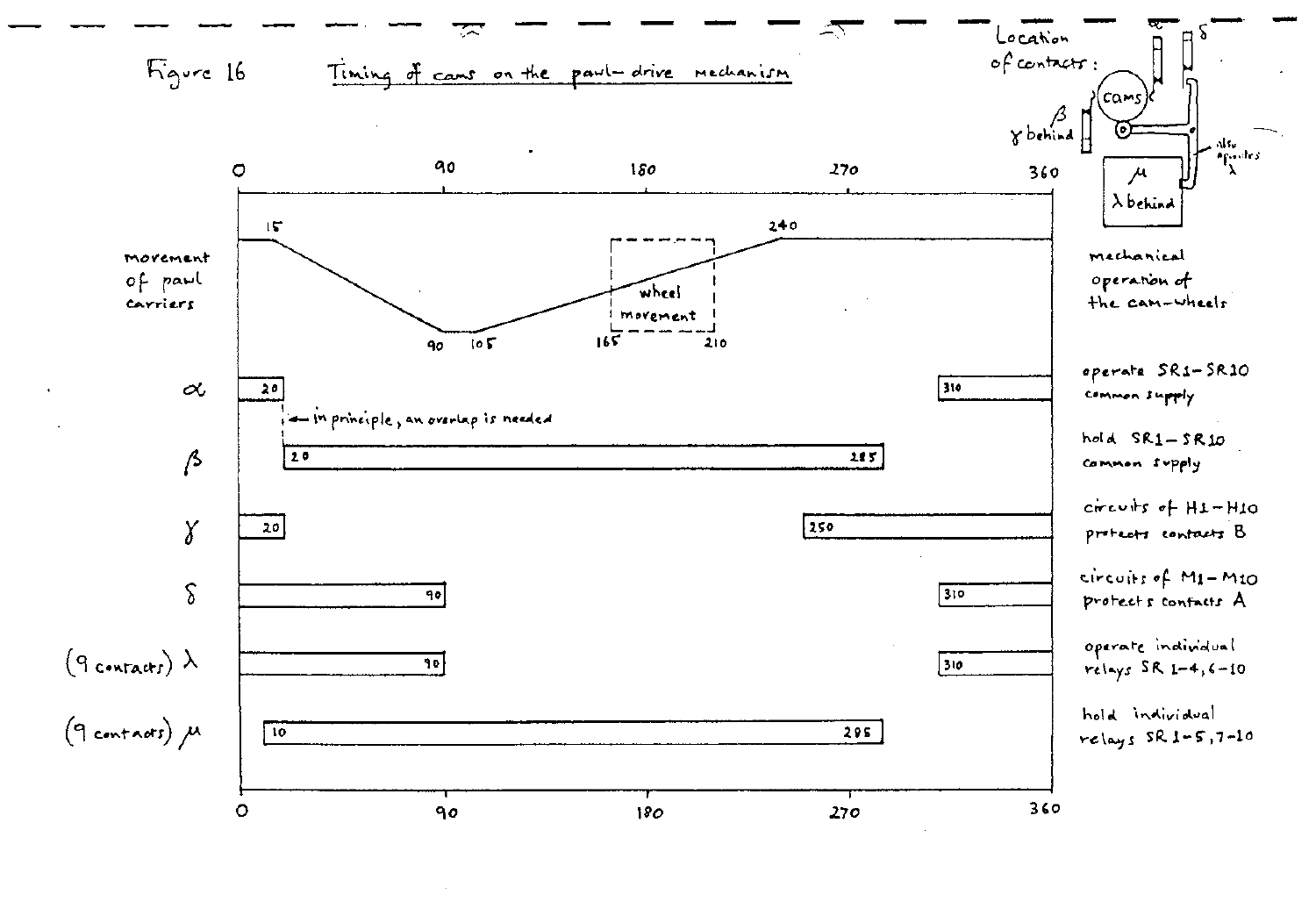SR – encoding<br>relays

Figure 15  $38$ **ACAS**  $|589$  $\frac{2}{3}$  $28/7$  $38$  $264$  $283$  $582$  $|s_{R}$  $\times$  $\times$  $\overline{\phantom{0}}$  $\times$  $\times$  $\overline{a}$  $|\times 2$  $\overline{\mathsf{x}}$  $\times$  $\times$  $\times$  $\mathbf \omega$ key-sching switch positions  $\mathbf{\overline{x}}$  $\times$  $\times$  $\times$  $\times$ vτ  $\overline{\times}$  $\times$  $\times$  $\times$  $9XSX|5X$  $\overline{\phantom{0}}$  $\times$  $\overline{\mathsf{x}}$  $\times$  $\times$  $\omega$  $\overline{\mathsf{x}}$  $\times$  $\times$  $\times$  $\overline{a}$  $2 \times$  $\overline{\mathsf{x}}$  $\times$  $\times$  $\times$  $H$  $\frac{1}{x}$  $\times$  $\times$  $\times$  $\times$  $\equiv$  $\overline{\mathsf{x}}$  $\times$  $\times$  $\times$  $\overline{\mathsf{x}}$ Ħ OT X  $\times$  $\times$  $\overline{\mathcal{A}}$  $\times$  $\times$ 

 $\times$  $\times$  $\times$  $\times$  $\times$  $\times$  $\times$  $\times$  $\times$  $\times$  $\begin{array}{c}\n\mathbf{1} & \mathbf{1} \\
\mathbf{2} & \mathbf{1} \\
\mathbf{3} & \mathbf{2} \\
\mathbf{4} & \mathbf{5} \\
\mathbf{5} & \mathbf{6}\n\end{array}$  $\times$  $\times$  $\times$  $\times$  $\times$  $\times$  $\overline{\mathbf{x}}$  $\times$  $\times$  $\times$ 

Logical relations  $X \rightarrow$  SR

 $\overline{\mathsf{I}}$ 

Two independent linear

relationships percen SK.1-10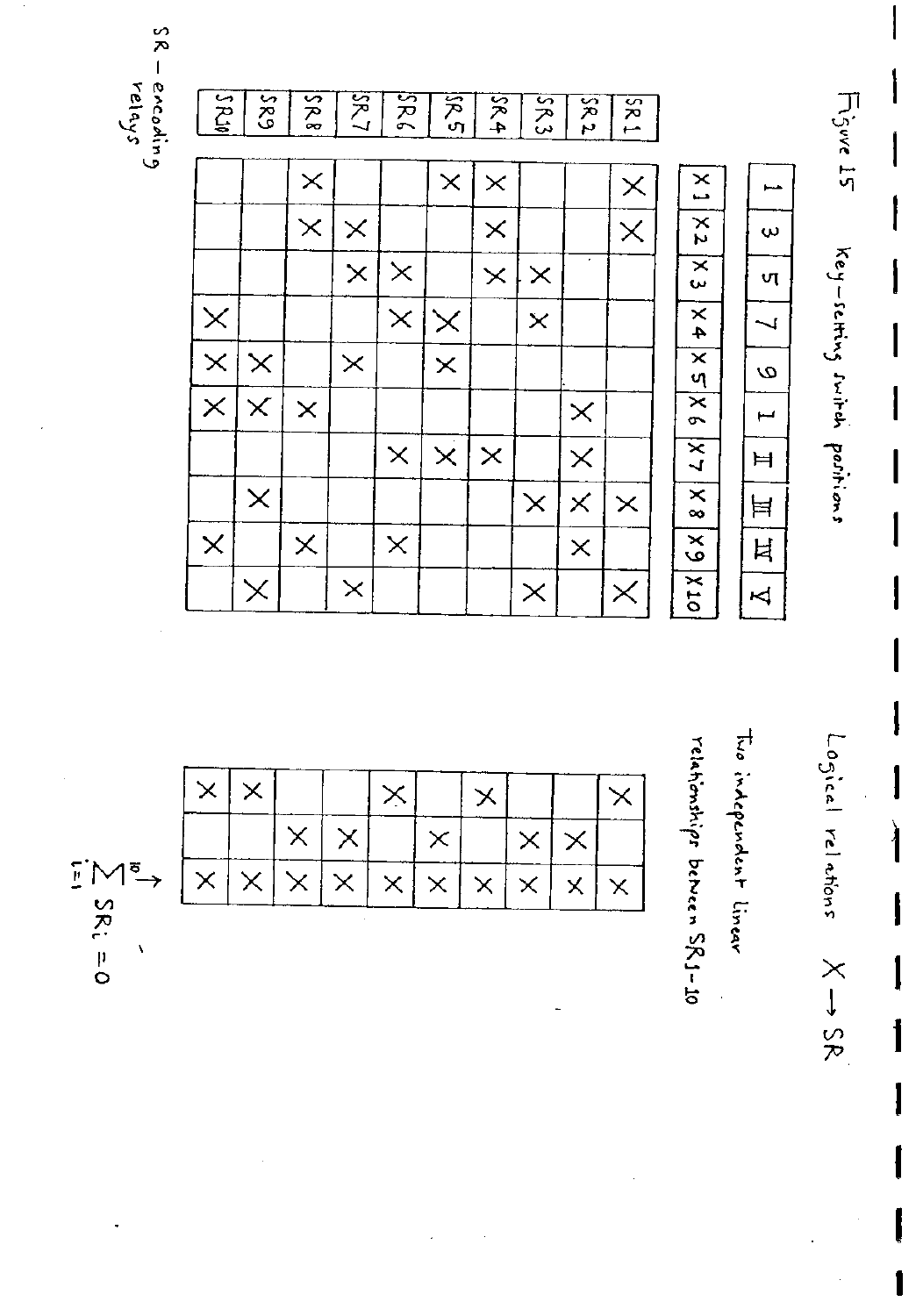$H=\frac{1}{2}m_1\frac{1}{2}m_2$ 



SR – crcoding<br>SR – crcoding

 $\left| \right\rangle$ 

| Κþ       | ξR,      | šR 8     | SR,      | šR       | XX<br>P  | 5R <sub>4</sub> | ăς       | $\kappa$ 2 | $\frac{5}{2}$ |                    |
|----------|----------|----------|----------|----------|----------|-----------------|----------|------------|---------------|--------------------|
|          |          | $\times$ |          |          |          |                 |          |            | $\times$      |                    |
|          |          |          | $\times$ |          |          | $\times$        |          |            |               | H1H2H3             |
|          |          |          |          | $\times$ |          |                 | $\times$ |            |               |                    |
| $\times$ |          |          |          |          | $\times$ |                 |          |            |               | $\frac{1}{2}$      |
|          | $\times$ |          | $\times$ |          |          |                 |          |            |               |                    |
|          | $\times$ |          |          |          |          |                 |          | $\times$   |               | H SH SH Z          |
|          |          |          |          | $\times$ |          |                 |          | $\times$   |               |                    |
|          |          |          |          |          |          |                 | $\times$ |            | $\times$      | $\frac{1}{\pi}$    |
| $\times$ |          | $\times$ |          |          |          |                 |          |            |               |                    |
|          |          |          |          |          | $\times$ | $\times$        |          |            |               | $\overline{H}$ 5 H |

H - transfer relays

 $\frac{1}{x}$ 

Logica relations

 $\lambda$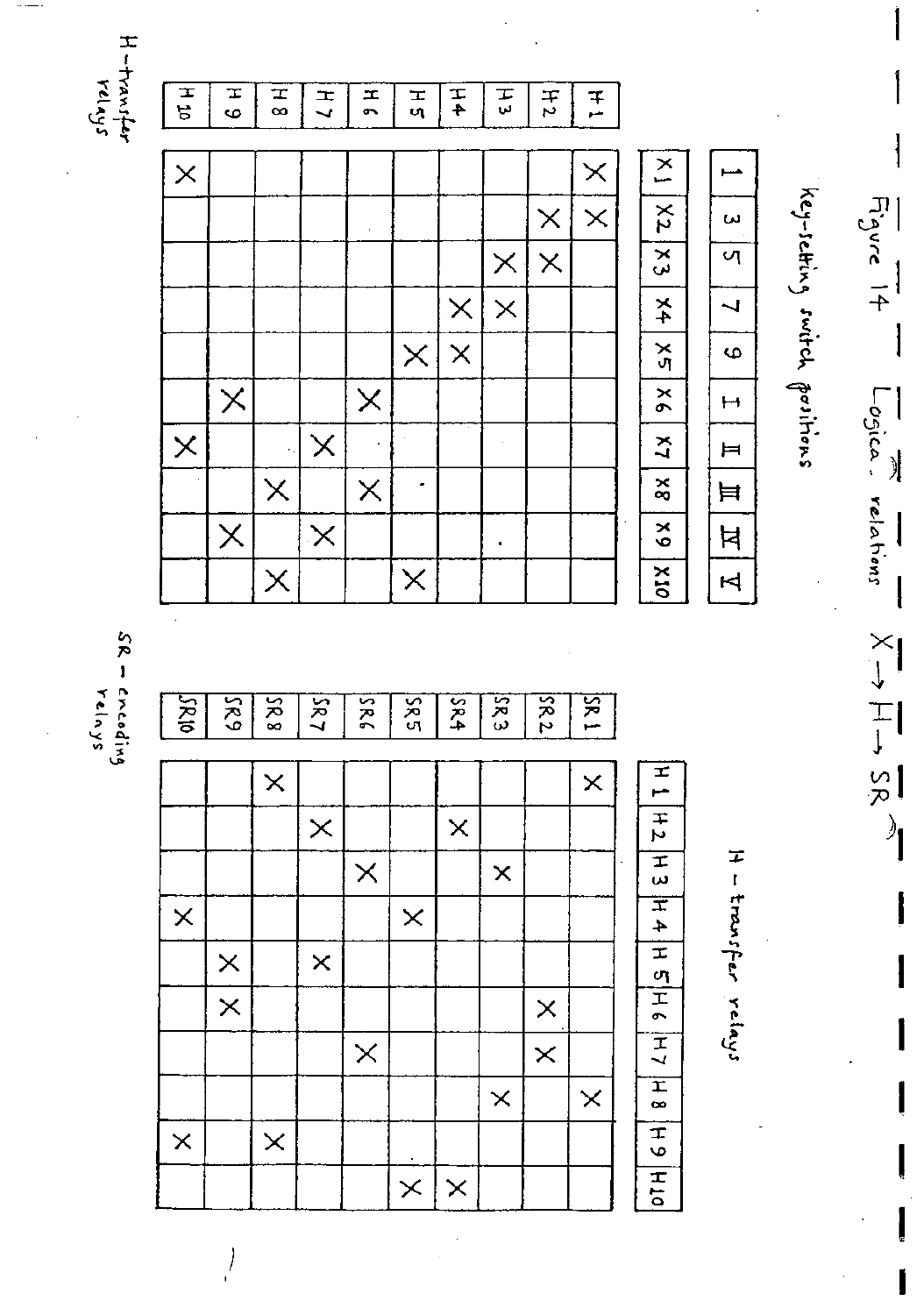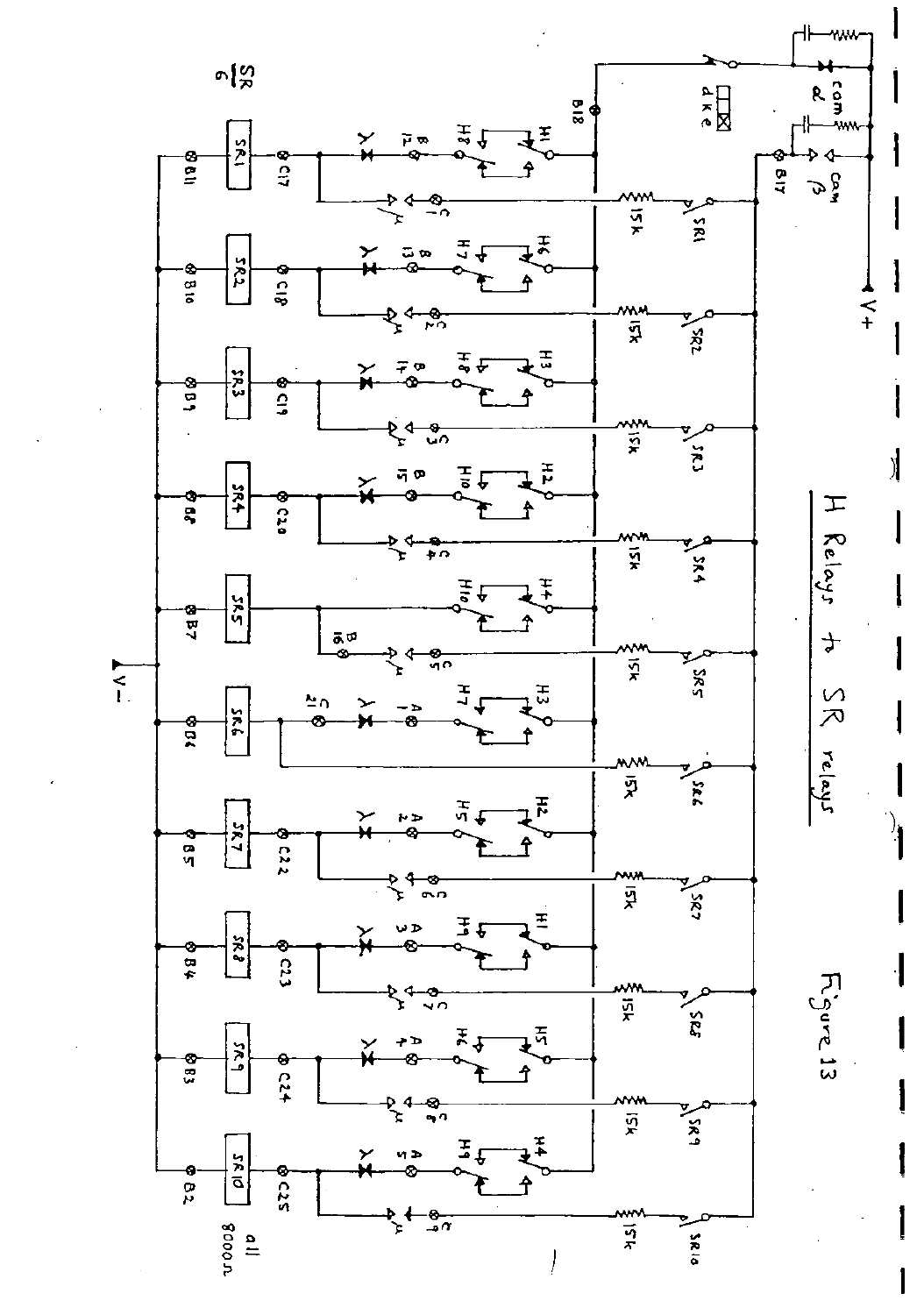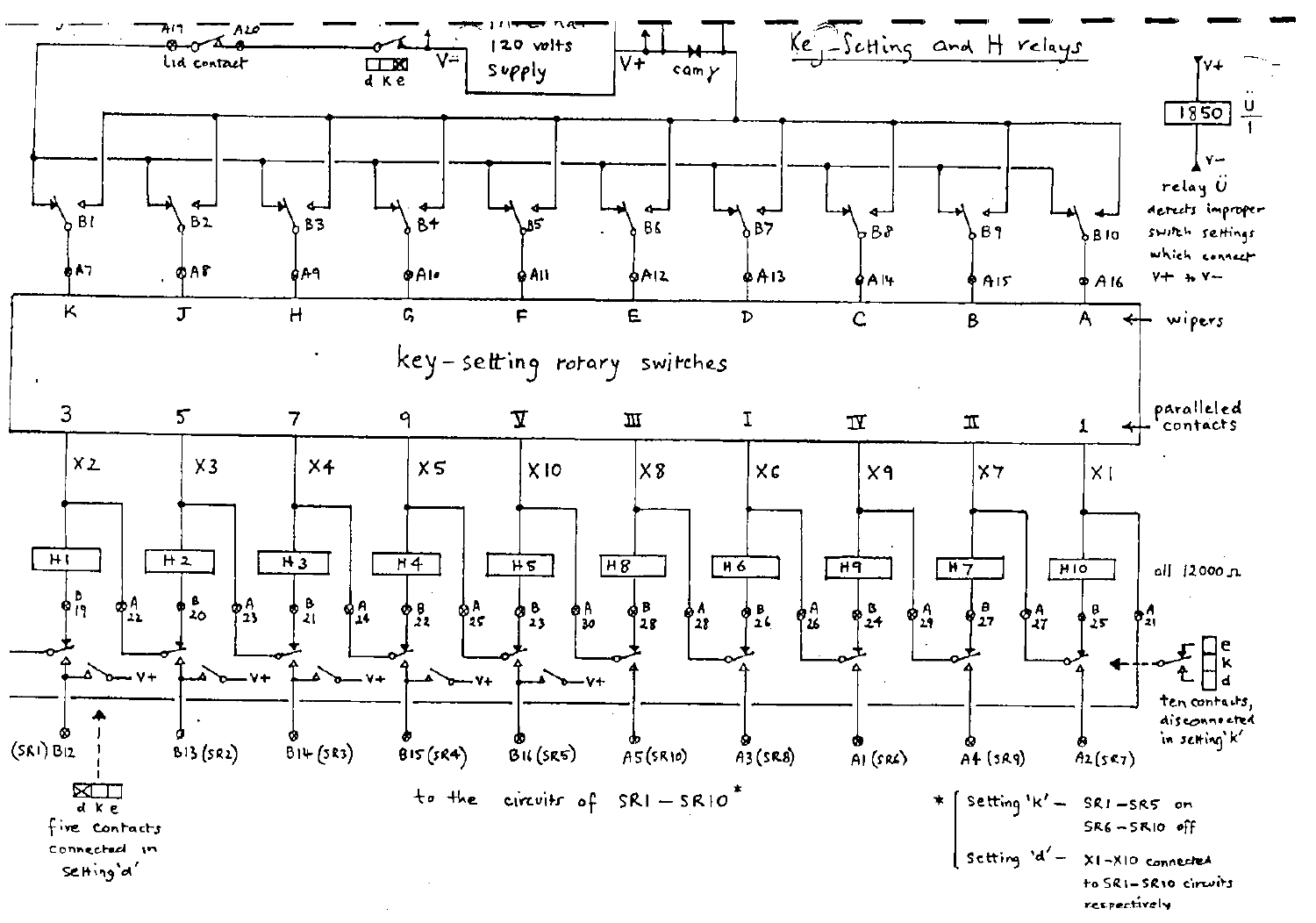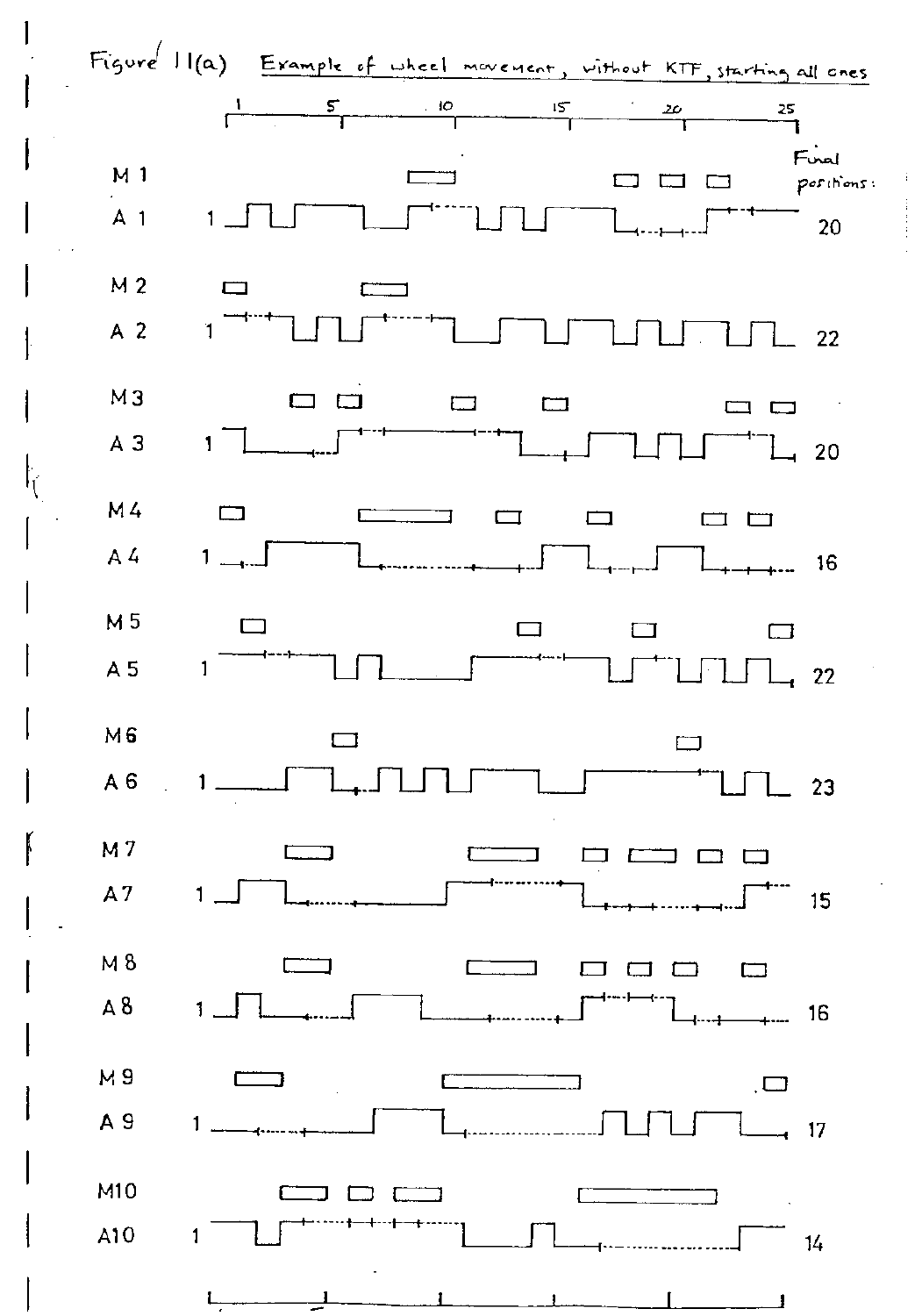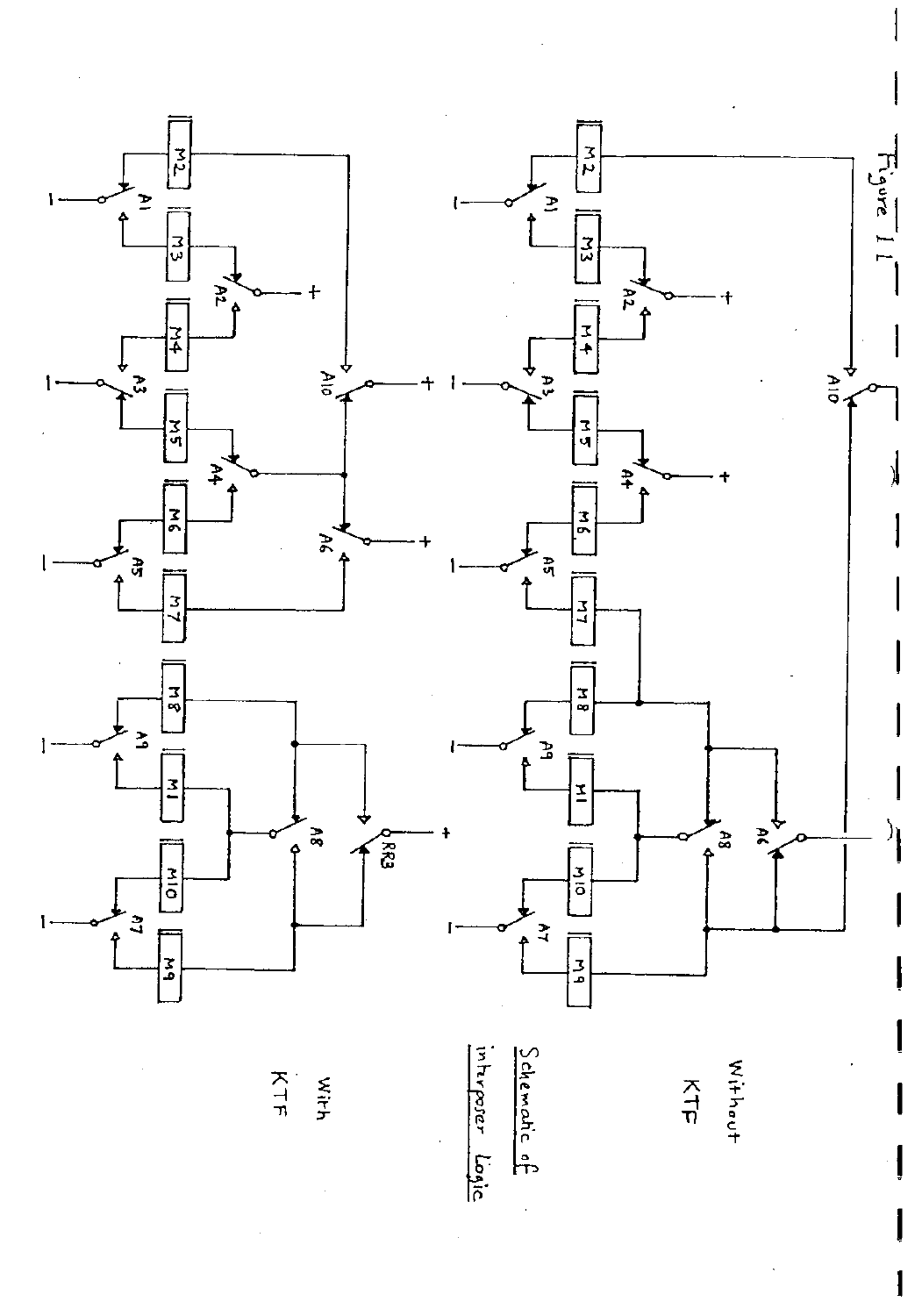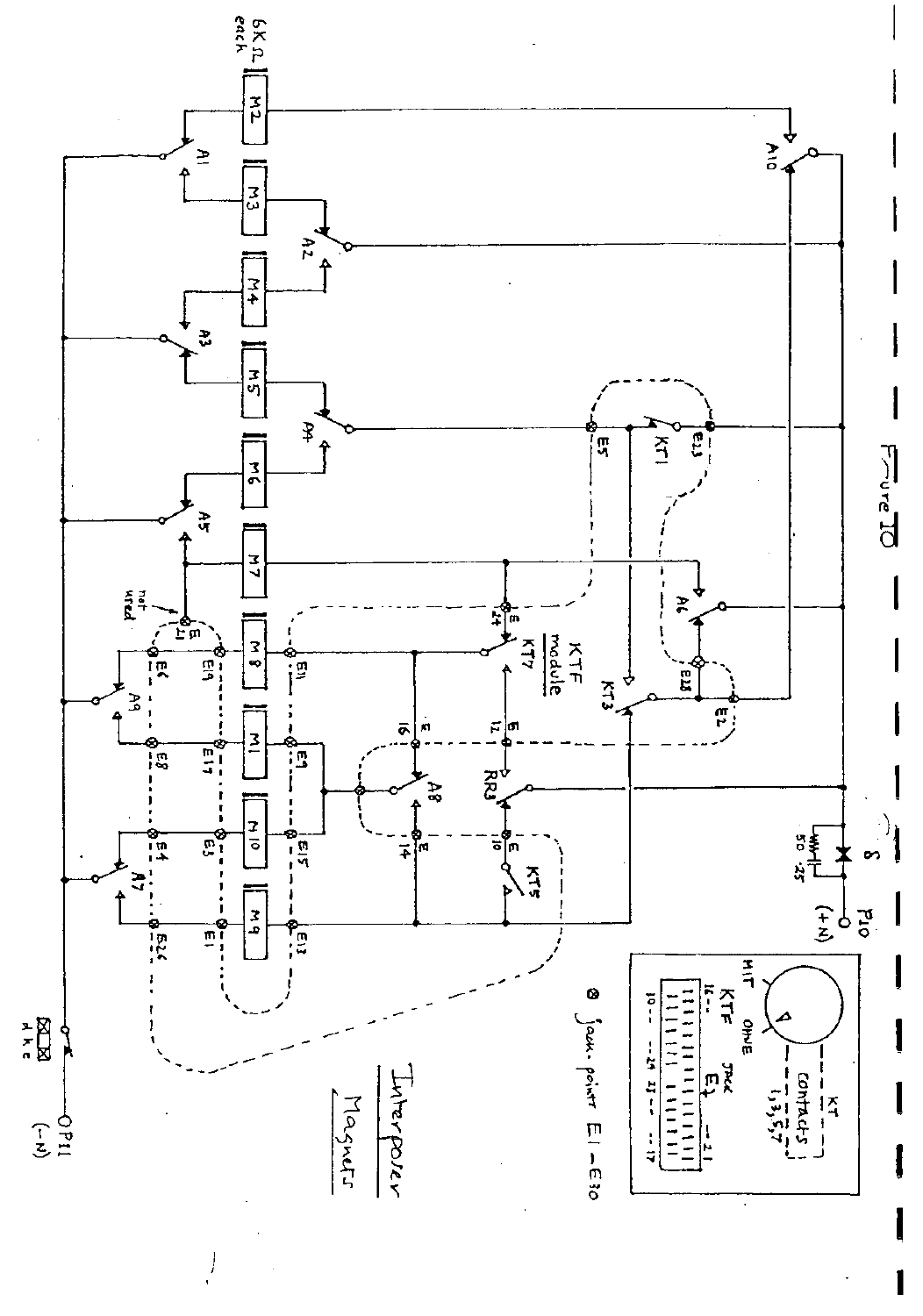|                | O        |                    | ○                     |                  |                   |    | O                       |                          | O                 |                  | $\circ$           |        | $\circ$       |              | O                         | SR1.              |                              |
|----------------|----------|--------------------|-----------------------|------------------|-------------------|----|-------------------------|--------------------------|-------------------|------------------|-------------------|--------|---------------|--------------|---------------------------|-------------------|------------------------------|
|                |          | O                  | $\circ$               |                  |                   |    | $\circ$                 |                          |                   |                  | O                 |        |               | 0            | $\circ$                   | SR2               |                              |
|                |          |                    |                       | $\circ$          | 0                 | 0  | O                       |                          |                   |                  |                   | ○      | O             | $\circ$      | $\circ$                   | 583               | $F_{cgure, q}$               |
|                |          |                    |                       |                  |                   |    |                         | 0                        | O                 | O                | $\circ$           | ○      | 0             | 0            | $\circ$                   | 584               |                              |
|                | 0        | O                  | O                     | $\circ$          | ○                 | 0  | Q                       | ∘                        | $\circ$           | 0                | O                 | ○      | o             | 0            | $\circ$                   | 582               |                              |
|                |          |                    |                       |                  |                   |    |                         |                          |                   |                  |                   |        |               |              |                           |                   |                              |
| ىر             | ্য       | $\boldsymbol{\mu}$ | $\div$                | N                | ጣ                 | Z  | س                       | N                        | ণ                 | ぃ                | $\div$            | N      | ৸             | $\mathsf{N}$ |                           |                   |                              |
|                |          |                    |                       |                  |                   |    |                         | $\mathbf{\omega}$        | $\mathbf{\omega}$ | $\mathbf{v}$     | س                 | w      | ω             | ω            | ω                         | N                 | signal                       |
| $\omega$       | س        | w                  | ω                     | 4                | 4                 |    | $\rightarrow$           |                          |                   |                  |                   | 4      | ✦             | ቶ            | 4                         | $\mathbf{\omega}$ |                              |
| 4              | ╇        | ᄳ                  | υ                     | ω                | $\mathbf{\omega}$ | ্য | 어                       | $\div$                   | 4                 | ৩ৃ               | ণ                 |        |               | ্য           | N                         | $\div$            |                              |
| Uļ             | N        | 4                  | N                     | ্য               | N                 | ω  | N                       | υJ                       | N                 | 4                | Z                 | И      | N             |              | N                         | N                 | rements                      |
|                |          |                    |                       |                  |                   |    |                         |                          |                   |                  |                   |        |               |              |                           |                   |                              |
|                |          |                    |                       |                  |                   |    |                         | <b>SR1</b>               |                   | ᡱ                |                   |        |               |              | cipher                    | plain             |                              |
|                |          |                    |                       |                  |                   |    |                         | $-280$                   | elenents by       | $\sum_{k=1}^{n}$ | presidente        |        |               |              |                           |                   |                              |
|                |          |                    |                       |                  |                   |    |                         |                          |                   |                  |                   |        |               |              |                           |                   |                              |
|                |          |                    |                       |                  |                   |    |                         |                          |                   |                  |                   |        |               |              |                           |                   |                              |
|                |          |                    |                       |                  |                   |    | 0                       |                          |                   |                  |                   |        |               |              |                           |                   |                              |
|                |          |                    |                       |                  |                   |    |                         |                          |                   |                  | $\circ$           |        |               |              | $\circ$                   |                   |                              |
|                |          |                    | 0                     |                  |                   |    | 0                       |                          |                   |                  | $\circ$           |        |               |              | $\circ$                   |                   |                              |
|                |          |                    |                       |                  |                   |    | O                       |                          |                   |                  |                   | ○      | O             | ○            | $\circ$                   | SR ISR 2          | Fransposition<br>$\mathbf i$ |
|                |          |                    |                       |                  |                   |    |                         | O                        | $\circ$           | $\circ$          | O                 | O      | 0             | 0            | $\circ$                   | [5R3]             |                              |
|                |          |                    |                       |                  |                   |    |                         |                          |                   |                  |                   |        |               |              |                           | \$९4              |                              |
|                |          |                    |                       |                  |                   |    |                         |                          |                   |                  |                   |        |               |              |                           | $ S$ RS           |                              |
|                | ഗ        |                    | ╄                     |                  | V)                |    | $\mathbf{\omega}$       |                          | υJ                |                  |                   |        |               |              | N                         |                   |                              |
| N              | N        | $\triangleright$   | Z                     | Σ                | N                 | N  | N                       | ω                        | w                 | ω                | $\mathbf{\omega}$ | س      | ω             | $\omega$     | $\mathbf{\tilde{\omega}}$ | $\sim$            |                              |
| ω              | $\omega$ | $\omega$           | $\boldsymbol{\omega}$ | 4.               | 4                 | 4  | $\overline{\mathbf{4}}$ | N                        | N                 | N                | N                 | $\div$ | $\rightarrow$ |              |                           | $\mathbf{v}$      | signal                       |
| $\overline{+}$ | $\bm{+}$ | ্য                 | ጣ                     | $\mathbf \omega$ | $\sim$            | vη | ণ                       | $\overline{\phantom{a}}$ |                   | υţ               | ੍ਰ                | N      | N             | ্য           | ্য                        | 舟                 |                              |
| UΊ             |          |                    |                       | ၯ                |                   | س  |                         | ળ                        |                   |                  |                   | ហុ     |               | N            |                           | ς,                | elerents                     |
|                |          |                    |                       |                  |                   |    |                         |                          |                   |                  |                   |        |               |              |                           |                   |                              |
|                |          |                    |                       |                  |                   |    |                         |                          |                   |                  |                   |        |               |              |                           |                   |                              |
| $+ c  e_0$     |          |                    |                       |                  |                   |    |                         |                          |                   |                  |                   |        |               |              | cipher                    | plain             |                              |

 $\sim 10^{11}$  km  $^{-1}$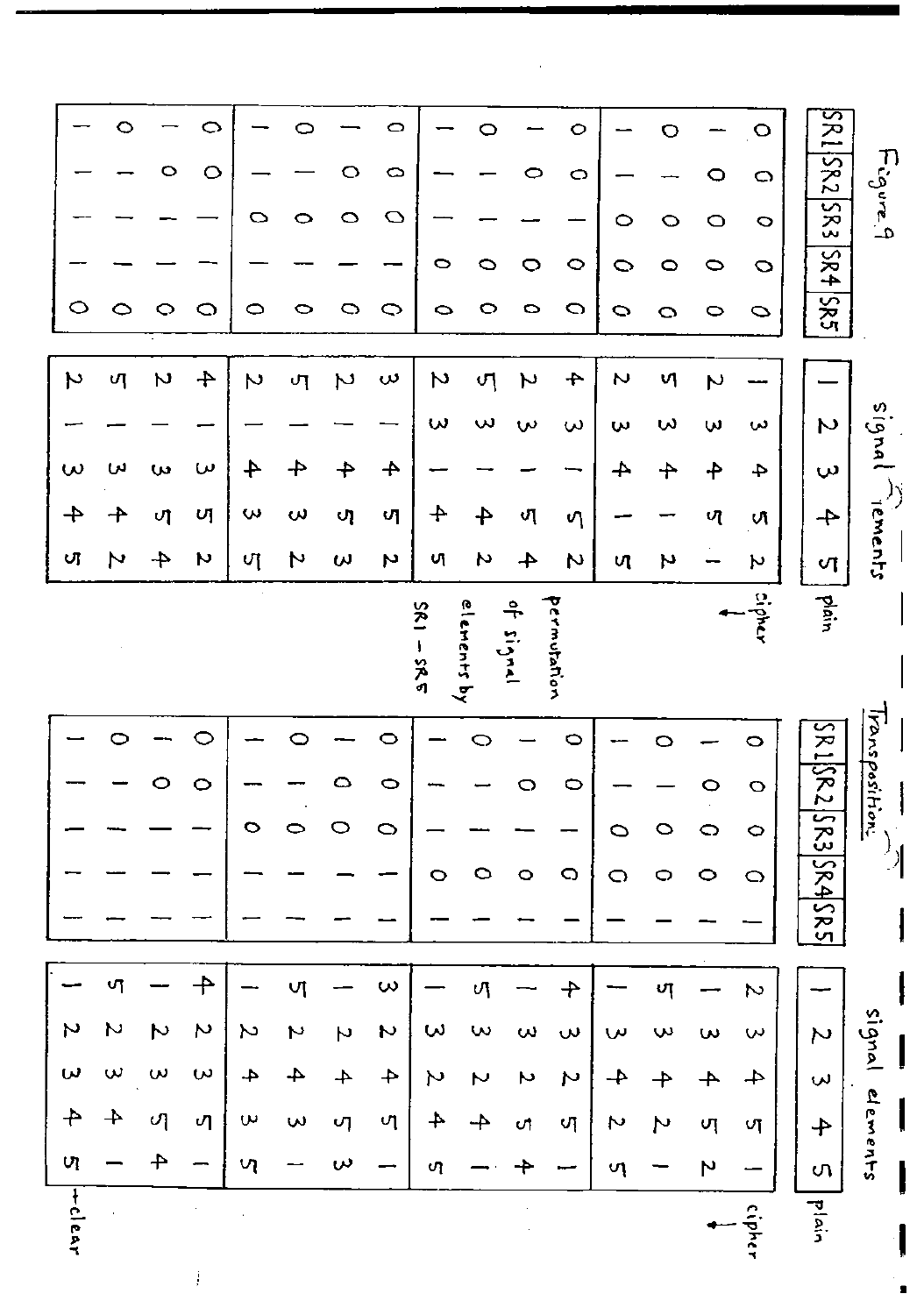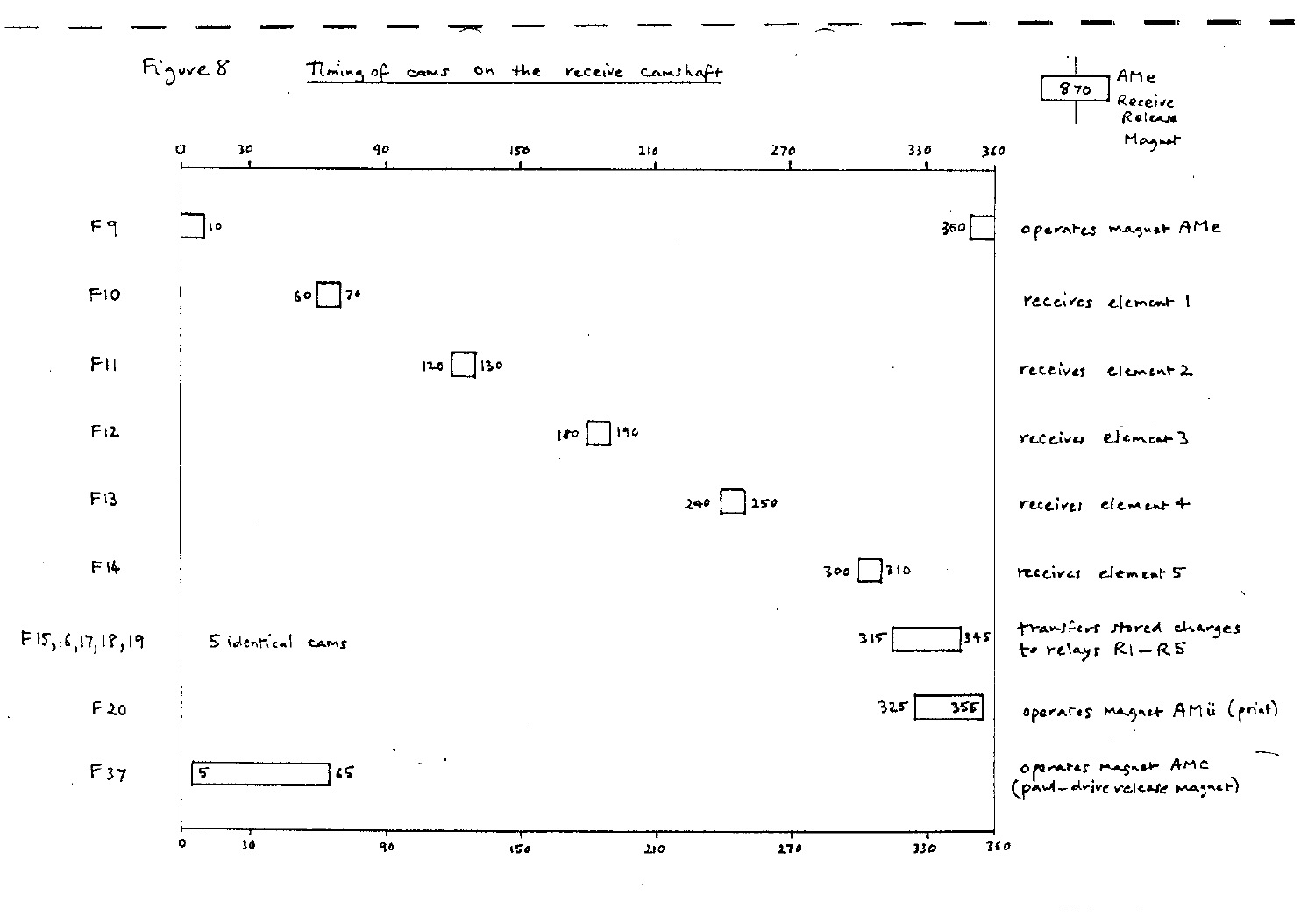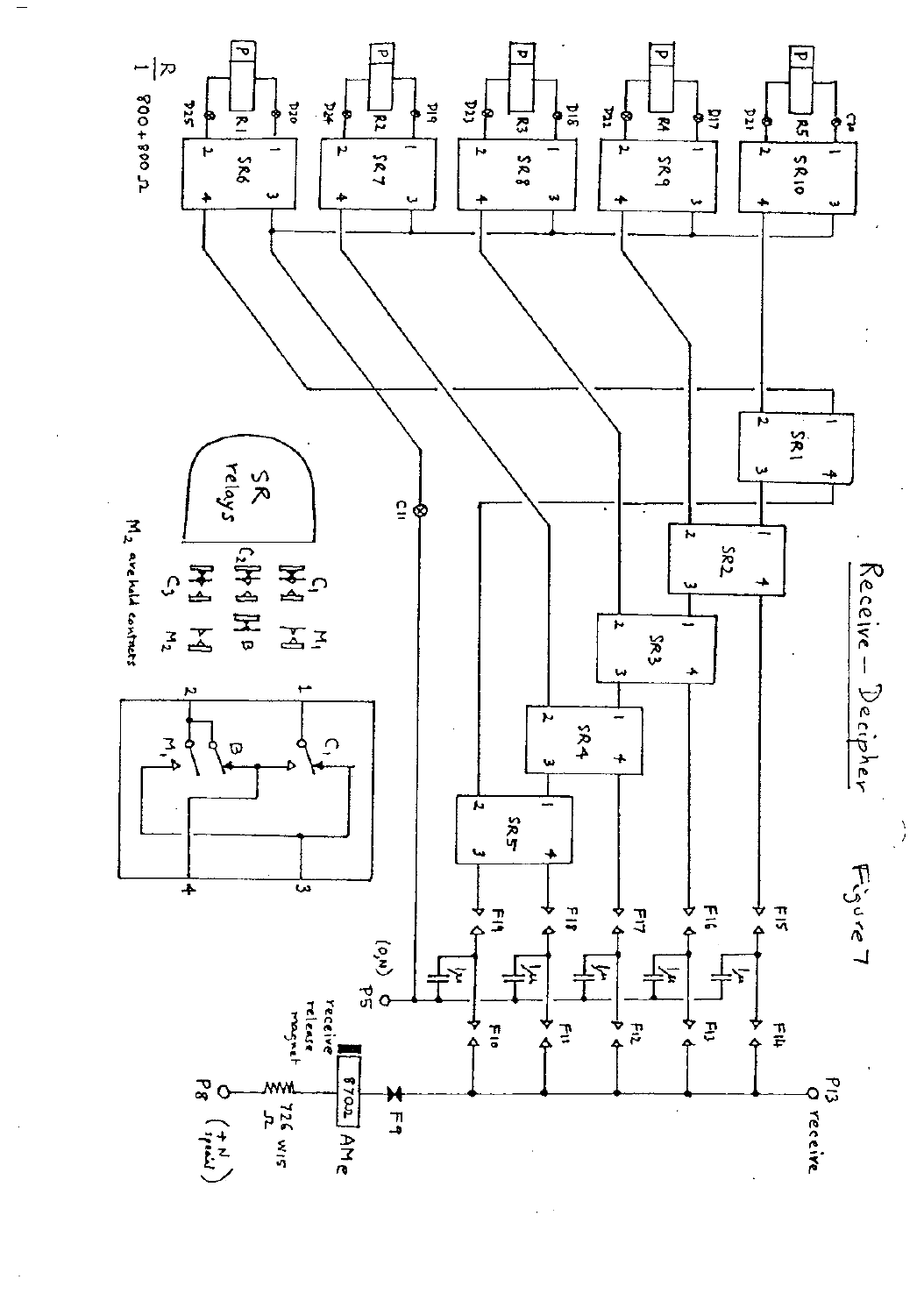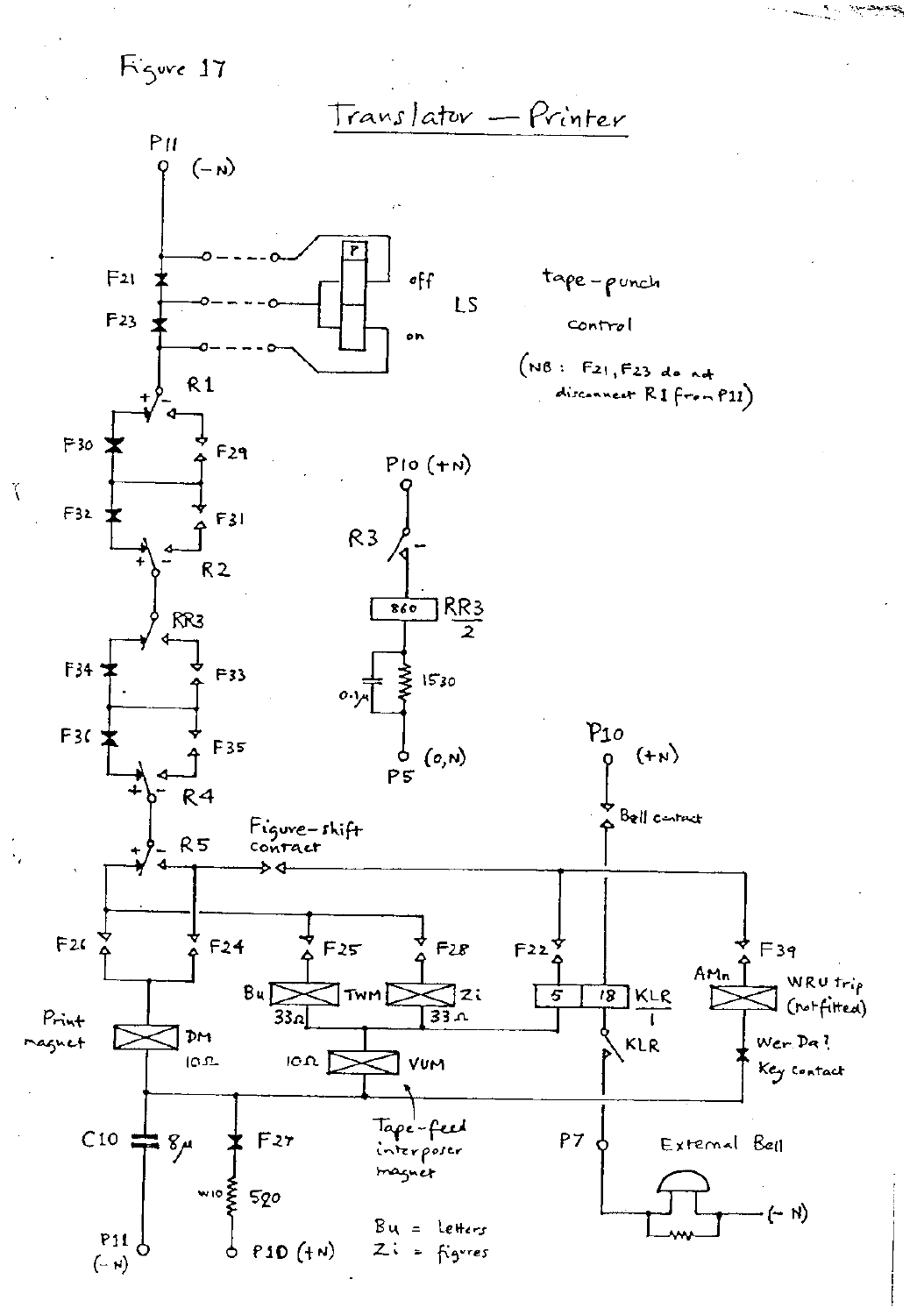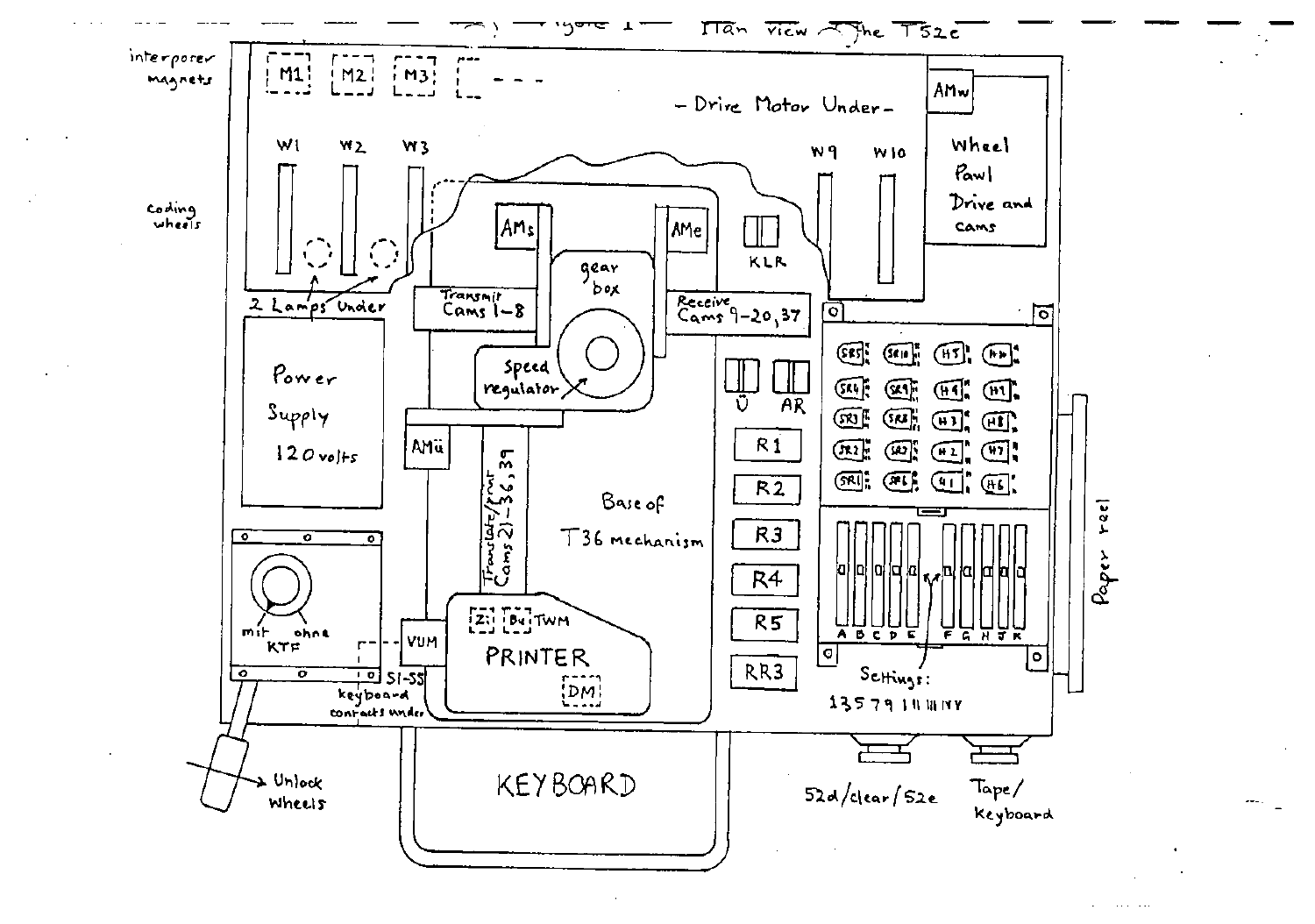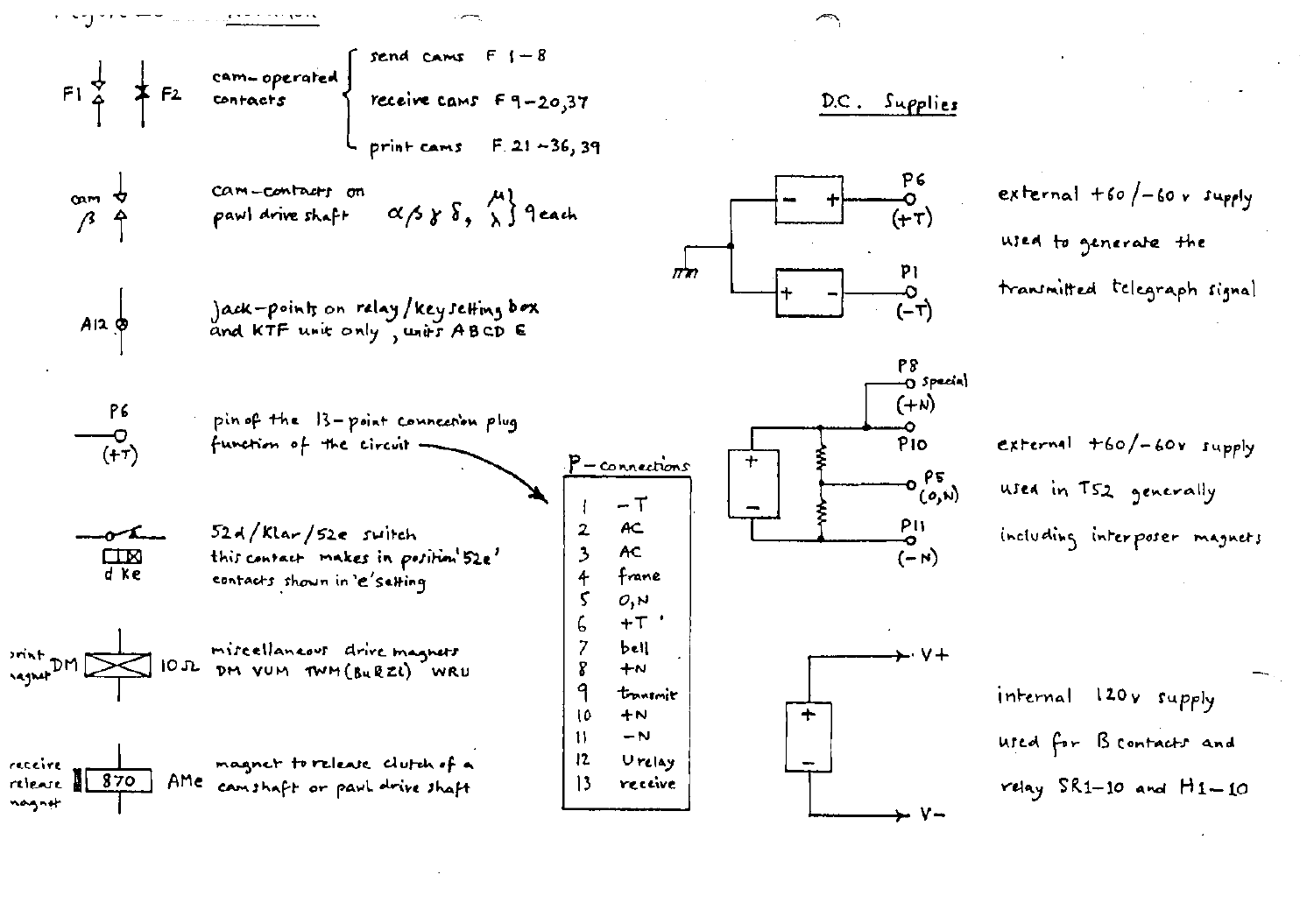